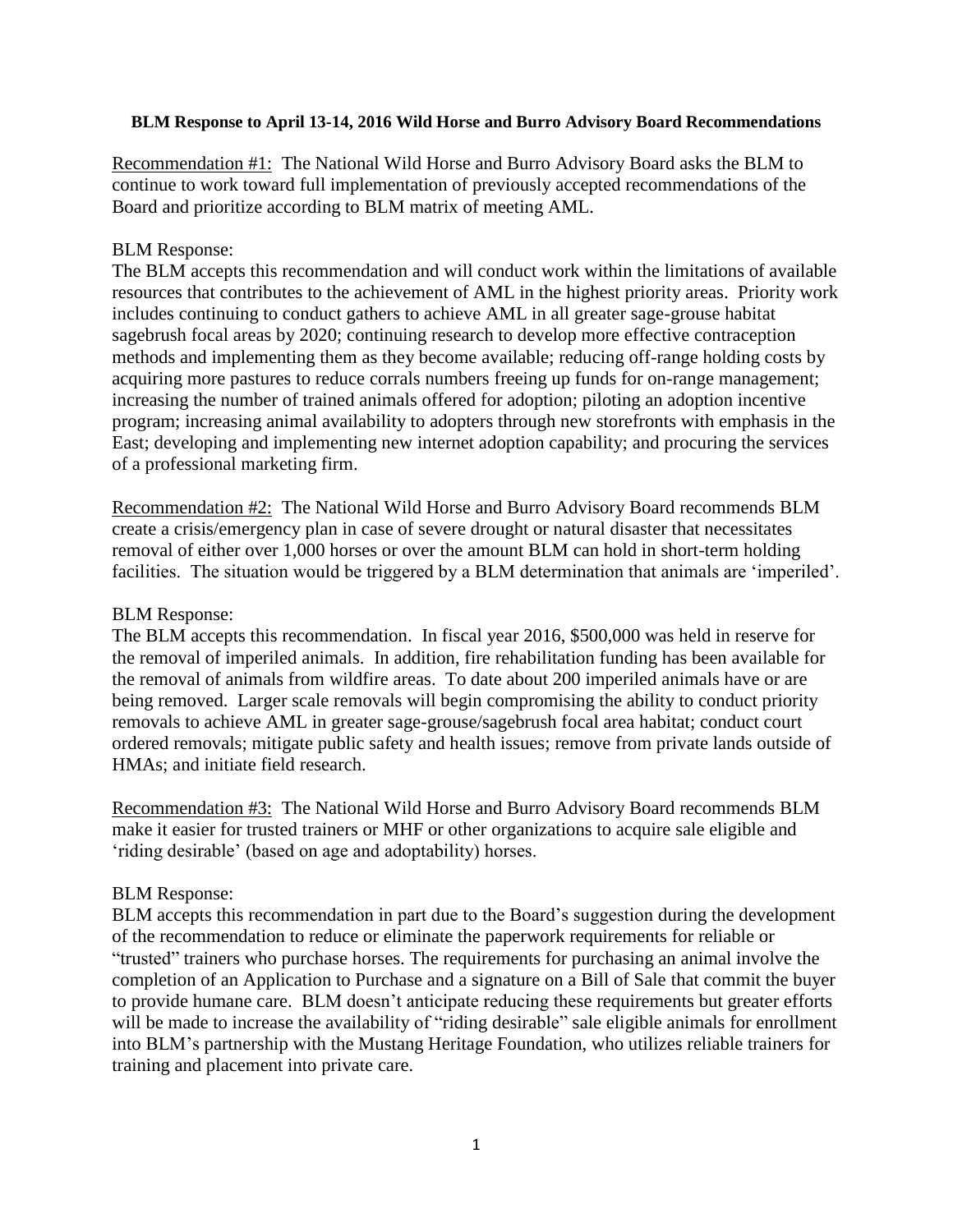Recommendation #4: The National Wild Horse and Burro Advisory Board support efforts by BLM to engage professional marketers to identify and attract appropriate demographic segments in order to increase mustang adoptions.

## BLM Response:

The BLM accepts this recommendation and recognizes the need for a comprehensive and consistent marketing strategy that effectively supports the placement of animals into private care and raises awareness of wild horse and burro on-range management. The BLM has issued a solicitation to procure the services of a marketing firm and plans to issue a contract by October 1, 2016. The contractor will assist BLM to build on the existing brand; develop a marketing strategy; create marketing and communication products; and provide professional guidance based on recent market research acquired by BLM under a different contract.

Recommendation #5: The National Wild Horse and Burro Advisory Board recommends BLM create and pilot a Mustang Mentoring program consisting of a two-week on-site training conducted by a qualified trainer at a short-term holding facility for up to 10 horses and 10 adopters.

## BLM Response:

The BLM accepts this recommendation and would like to develop this concept through additional work with the board.

Recommendation #6: The National Wild Horse and Burro Advisory Board urges BLM to institute the volunteer strategy as soon as possible (September 2015 Recommendation # 10 which states "Develop strategy to train and use more qualified volunteers to support wild horse and burro activities, off-range and on-range.)

# BLM Response:

BLM accepts this recommendation. A formalized process and strategy for a volunteer program has been discussed and will be developed when personnel are hired to lead this initiative. In the interim, field offices will be encouraged to continue using and expand the use of volunteers for both on-range and off-range management activities. The Washington Office will consider offering financial incentives through a "Division Chief Challenge" to encourage and support field offices who initiate new programs to engage community groups and/or volunteers to advance on-range population management endeavors such as those recommended in the following Recommendation #7.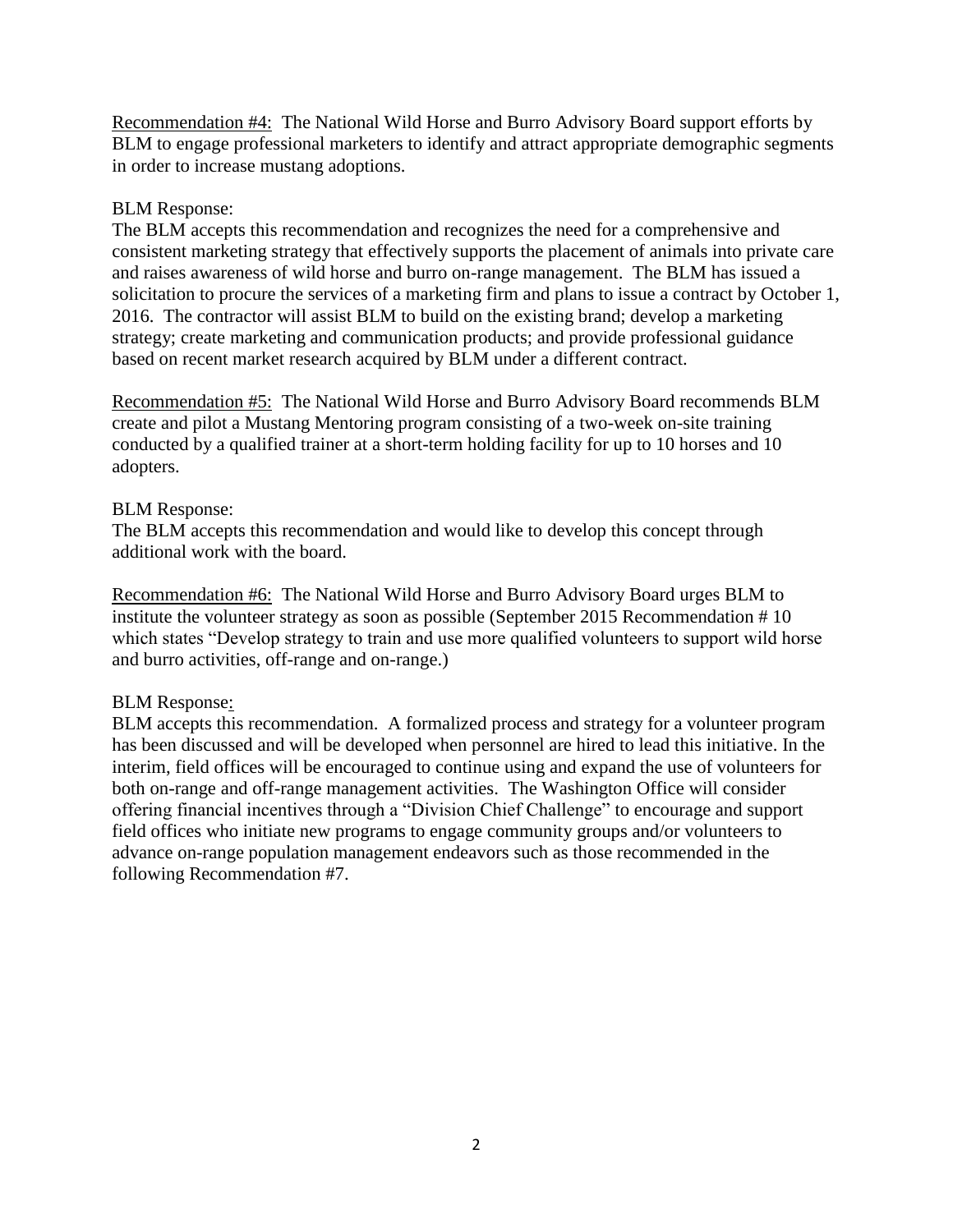Recommendation #7: The National Wild Horse and Burro Advisory Board encourages state and local BLM offices to embrace volunteers to document wild horses with photography, work with local offices to create a sustainable management plan, and enable qualified volunteers to participate in the implementation of the sustainable plan including the use of reversible contraceptives.

### BLM Response:

The BLM accepts this recommendation and will provide encouragement to BLM field offices as per BLM's response to the preceding Recommendation #6. BLM retains its authority and responsibility for the development of herd management plans. Volunteers and other members of the public can contribute to the development of management plans through the NEPA process. Once management plans and implementation actions are determined, local offices can engage volunteers and community groups to assist.

Recommendation #8: The National Wild Horse and Burro Advisory Board would encourage aggressive use of all tools in the tool box as addressed in the Board's September 2015 Recommendation #16, which reads "Prioritize use of currently available tools in the field to reduce population growth **right now** and implement promising new tools as quickly as they become available."

### BLM Response:

The BLM accepts the recommendation and recognizes the need to implement an aggressive fertility control program utilizing available tools and new methods as they become available.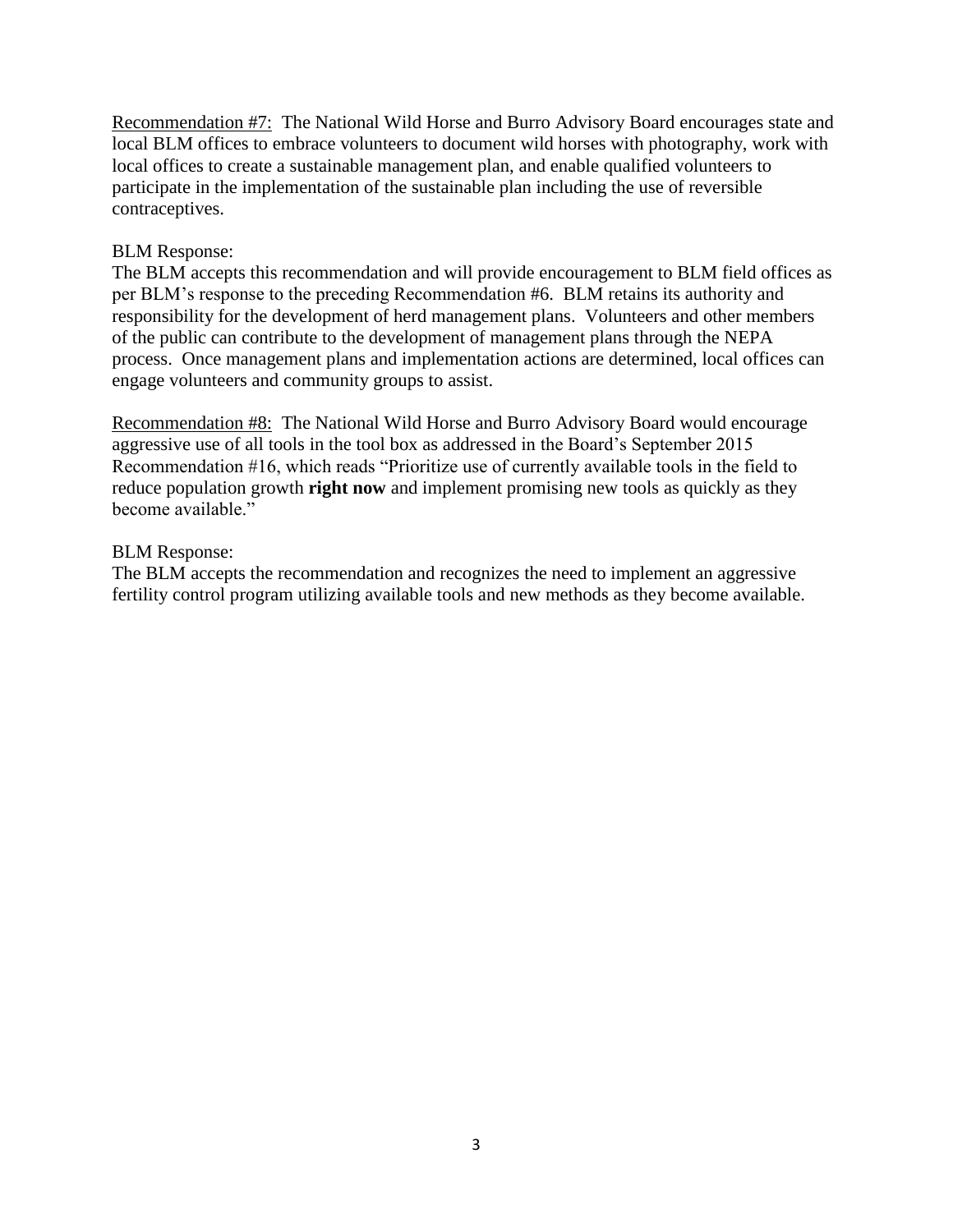# **Wild Horse and Burro Numbers in Holding Facilities (Report Date: August 18, 2016)**

|                 | <b>Short-Term Holding Facilities</b> |                     | <b>Horses</b>   | <b>Burros</b>   | Total            |       |       | Age of Horses in STH |                                                       |
|-----------------|--------------------------------------|---------------------|-----------------|-----------------|------------------|-------|-------|----------------------|-------------------------------------------------------|
|                 | <b>Facility Name</b>                 | <b>Facility Cap</b> | 8/18/2016       | 8/18/2016       | 8/18/2016        |       |       |                      | 0-4 yrs $ 5-10 \text{ yrs} 11+ \text{ yrs} $ Unmarked |
| Arizona         | <b>Florence Prison</b>               | 1,000               | 576             | 62              | 638              | 3,071 | 7,434 | 1,194                | 732                                                   |
| California      | Elk Grove Prison                     | 20                  | $\overline{27}$ | $\Omega$        | $\overline{27}$  |       |       |                      |                                                       |
| California      | Litchfield                           | 1,000               | 294             | $\frac{1}{8}$   | $\overline{312}$ |       |       |                      |                                                       |
| California      | Redlands                             | 20                  | 9               | $\overline{O}$  | 9                |       |       |                      |                                                       |
| California      | Ridgecrest                           | 1,000               | 382             | $\overline{42}$ | 424              |       |       | Age of Burros in STH |                                                       |
| Colorado        | Canon City/Mens Training             | 50                  | 43              | $\mathbf 0$     | 43               |       |       |                      | $0-4$ yrs $5-10$ yrs 11+ yrs Unmarked                 |
| Colorado        | Canon City Prison                    | 3,000               | 1,420           | $\overline{10}$ | 1,430            | 310   | 598   | 115                  | 16                                                    |
| Idaho           | <b>Boise</b>                         | 200                 | 107             | 9               | 116              |       |       |                      |                                                       |
| Idaho           | Bruneau                              | 3,500               | 2,043           | 0               | 2,043            |       |       |                      |                                                       |
| Idaho           | Challis                              | 150                 |                 | 0               |                  |       |       |                      |                                                       |
| <b>Illinois</b> | Ewing                                | 300                 | 156             | 23              | 179              |       |       |                      |                                                       |
| Kansas          | <b>Hutchinson Prison</b>             | 350                 | 277             | 5               | 282              |       |       |                      |                                                       |
| Kansas          | <b>Scott City</b>                    | 1,400               | 386             | 0               | 386              |       |       |                      |                                                       |
| Montana         | <b>Britton Springs</b>               | 20                  | $\Omega$        | $\Omega$        | $\Omega$         |       |       |                      |                                                       |
| Nebraska        | Elm Creek                            | 500                 | 241             | 18              | 259              |       |       |                      |                                                       |
| Nevada          | Carson City Prison                   | 2,000               | 1,461           | 4               | 1,465            |       |       |                      |                                                       |
| Nevada          | Fallon                               | 3,200               | 2,107           | 15              | 2,122            |       |       |                      |                                                       |
| Nevada          | Palomino Valley                      | 1,850               | 261             | 6               | 267              |       |       |                      |                                                       |
| Oklahoma        | Pauls Valley                         | 600                 | 418             | $\overline{36}$ | 454              |       |       |                      |                                                       |
| Oregon          | <b>Burns</b>                         | 800                 | 591             | $\mathbf 0$     | 591              |       |       |                      |                                                       |
| Utah            | Axtell/Burro                         | 1,200               | $\overline{0}$  | 801             | 801              |       |       |                      |                                                       |
| Utah            | Axtell/Horse                         | 1,000               | 809             | 0               | 809              |       |       |                      |                                                       |
| Utah            | <b>Delta</b>                         | 300                 | 313             | 11              | 324              |       |       |                      |                                                       |
| Utah            | Salt Lake Staging                    | $\Omega$            | 0               | 0               | $\Omega$         |       |       |                      |                                                       |
| Wisconsin       | Mequon                               | $\overline{20}$     |                 |                 | $\overline{2}$   |       |       |                      |                                                       |
| Wyoming         | Mantle/Chugwater Training            | 200                 | 180             | 11              | 191              |       |       |                      |                                                       |
| Wyoming         | <b>Rock Springs</b>                  | 800                 | 176             | $\Omega$        | 176              |       |       |                      |                                                       |
| Wyoming         | <b>Riverton Prison</b>               | 170                 | 152             | 8               | 160              |       |       |                      |                                                       |
|                 | <b>Total</b>                         | 24,650              | 12,431          | 1,080           | 13,511           |       |       |                      |                                                       |
| <b>State</b>    | <b>Long-Term Holding Pastures</b>    |                     | <b>Horses</b>   | <b>Burros</b>   | Total            |       |       |                      |                                                       |
|                 |                                      |                     |                 |                 |                  |       |       |                      |                                                       |

| Age of Horses in STH |      |  |                                       |  |  |  |  |  |  |
|----------------------|------|--|---------------------------------------|--|--|--|--|--|--|
|                      |      |  | $0-4$ yrs $5-10$ yrs 11+ yrs Unmarked |  |  |  |  |  |  |
|                      | 7434 |  |                                       |  |  |  |  |  |  |

| Age of Burros in STH |       |      |                                                        |  |  |  |  |  |  |
|----------------------|-------|------|--------------------------------------------------------|--|--|--|--|--|--|
|                      |       |      | $\overline{0.4 \text{ yrs}}$ 5-10 yrs 11+ yrs Unmarked |  |  |  |  |  |  |
| 310                  | 598 l | 115I |                                                        |  |  |  |  |  |  |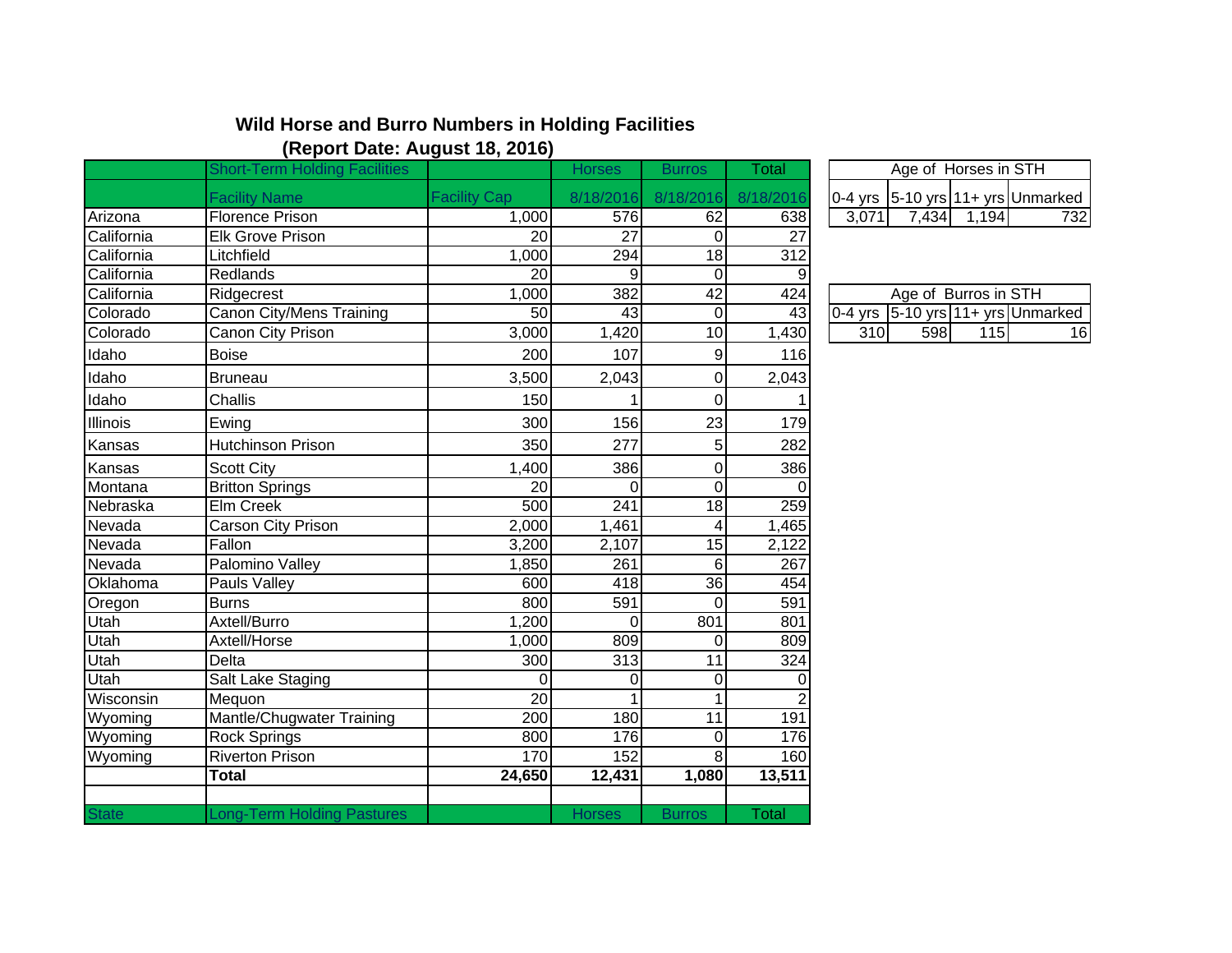|              | <b>Facility Name</b>            | <b>Facility Cap</b> | 8/1/2016      | 8/1/2106       | 8/1/2016         | Age of Horses in LTH                  |
|--------------|---------------------------------|---------------------|---------------|----------------|------------------|---------------------------------------|
| lowa         | Mt Ayr/Geldings                 | 400                 | 419           | $\mathbf 0$    | 419              | $0-4$ yrs $5-10$ yrs 11+ yrs Unmarked |
| Kansas       | Cassoday/Geldings               | 2,011               | 2,008         | $\pmb{0}$      | 2,008            | 81<br>6,748 25,321                    |
| Kansas       | Grenola/Mares                   | 2,600               | 2,591         | $\pmb{0}$      | 2,591            |                                       |
| Kansas       | <b>Matfield Green/Mares</b>     | 606                 | 523           | $\pmb{0}$      | $\overline{523}$ |                                       |
| Kansas       | Teterville East/Geldings        | 1,720               | 1,639         | $\pmb{0}$      | 1,639            |                                       |
| Kansas       | <b>Teterville West/Mares</b>    | 550                 | 633           | $\pmb{0}$      | 633              |                                       |
| Montana      | Ennis/Geldings                  | 1,150               | 950           | $\pmb{0}$      | 950              |                                       |
| Nebraska     | Atkinson/Mares                  | 1,000               | 804           | $\pmb{0}$      | 804              |                                       |
| Oklahoma     | <b>Bartlesville/Geldings</b>    | 2,175               | 2,169         | $\pmb{0}$      | 2,169            |                                       |
| Oklahoma     | Catoosa/Geldings                | 2,000               | 1,959         | $\pmb{0}$      | 1,959            |                                       |
| Oklahoma     | Davis/Mares                     | 200                 | 216           | $\pmb{0}$      | 216              |                                       |
| Oklahoma     | Foraker/Geldings                | 1,400               | 1,421         | $\pmb{0}$      | 1,421            |                                       |
| Oklahoma     | Foster/Mares                    | 750                 | 752           | $\pmb{0}$      | 752              |                                       |
| Oklahoma     | <b>Gray Horse East/Mares</b>    | 1,735               | 1,846         | $\pmb{0}$      | 1,846            |                                       |
| Oklahoma     | <b>Gray Horse West/Geldings</b> | 1,015               | 897           | $\pmb{0}$      | 897              |                                       |
| Oklahoma     | <b>Hickory/Mares</b>            | 1,600               | 1,607         | $\pmb{0}$      | 1,607            |                                       |
| Oklahoma     | Hominy/Mares                    | 1,059               | 1,046         | $\pmb{0}$      | 1,046            |                                       |
| Oklahoma     | Hulah/Geldings                  | 2,648               | 2,497         | $\mathbf 0$    | 2,497            |                                       |
| Oklahoma     | Nowata/Mares                    | 900                 | 893           | $\mathbf 0$    | 893              |                                       |
| Oklahoma     | Pawhuska/Mares                  | 2,800               | 2,740         | $\mathbf 0$    | 2,740            |                                       |
| Oklahoma     | Strohm/Mares                    | 850                 | 832           | $\mathbf 0$    | 832              |                                       |
| Oklahoma     | Tishomingo/Mares                | 600                 | 663           | $\mathbf 0$    | 663              |                                       |
| Oklahoma     | Vinita/Geldings                 | 200                 | 202           | $\mathbf 0$    | 202              |                                       |
| South Dakota | <b>Mission Ridge/Geldings</b>   | 1,000               | 1,025         | $\mathbf 0$    | 1,025            |                                       |
| South Dakota | Whitehorse/Geldings             | 400                 | 378           | $\mathbf 0$    | 378              |                                       |
| Utah         | <b>Fountain Green/Mares</b>     | 700                 | 252           | $\mathbf 0$    | 252              |                                       |
| Wyoming      | Horse Creek/Mares               | 1,200               | 626           | $\overline{0}$ | 626              |                                       |
| Subtotal     |                                 | 33,269              | 31,588        | $\bf{0}$       | 31,588           |                                       |
| State        | <b>Eco-Sanctuaries</b>          |                     | <b>Horses</b> | <b>Burros</b>  | Total            |                                       |
|              |                                 | <b>Facility Cap</b> | 8/1/2016      | 8/1/2016       | 8/1/2016         |                                       |
| Oklahoma     | Coalgate/Mares                  | 150                 | 150           | $\mathbf 0$    | 150              |                                       |
| Wyoming      | Centennial/Geldings             | 300                 | 285           | 0              | 285              |                                       |
| Wyoming      | Lander/Geldings                 | 150                 | 127           | $\mathbf 0$    | $\overline{127}$ |                                       |
| Subtotal     |                                 | 600                 | 562           | $\mathbf 0$    | 562              |                                       |
|              | <b>Total</b>                    | 33,869              | 32,150        | 0              | 32,150           |                                       |
|              | <b>Grand Total</b>              | 58,519              | 44,581        | 1,080          | 45,661           |                                       |

|      | Age of Horses in LTH |              |                                                                           |  |  |  |  |  |  |  |
|------|----------------------|--------------|---------------------------------------------------------------------------|--|--|--|--|--|--|--|
|      |                      |              | $\vert$ 0-4 yrs $\vert$ 5-10 yrs $\vert$ 11+ yrs $\vert$ Unmarked $\vert$ |  |  |  |  |  |  |  |
| 81 I |                      | 6,748 25,321 |                                                                           |  |  |  |  |  |  |  |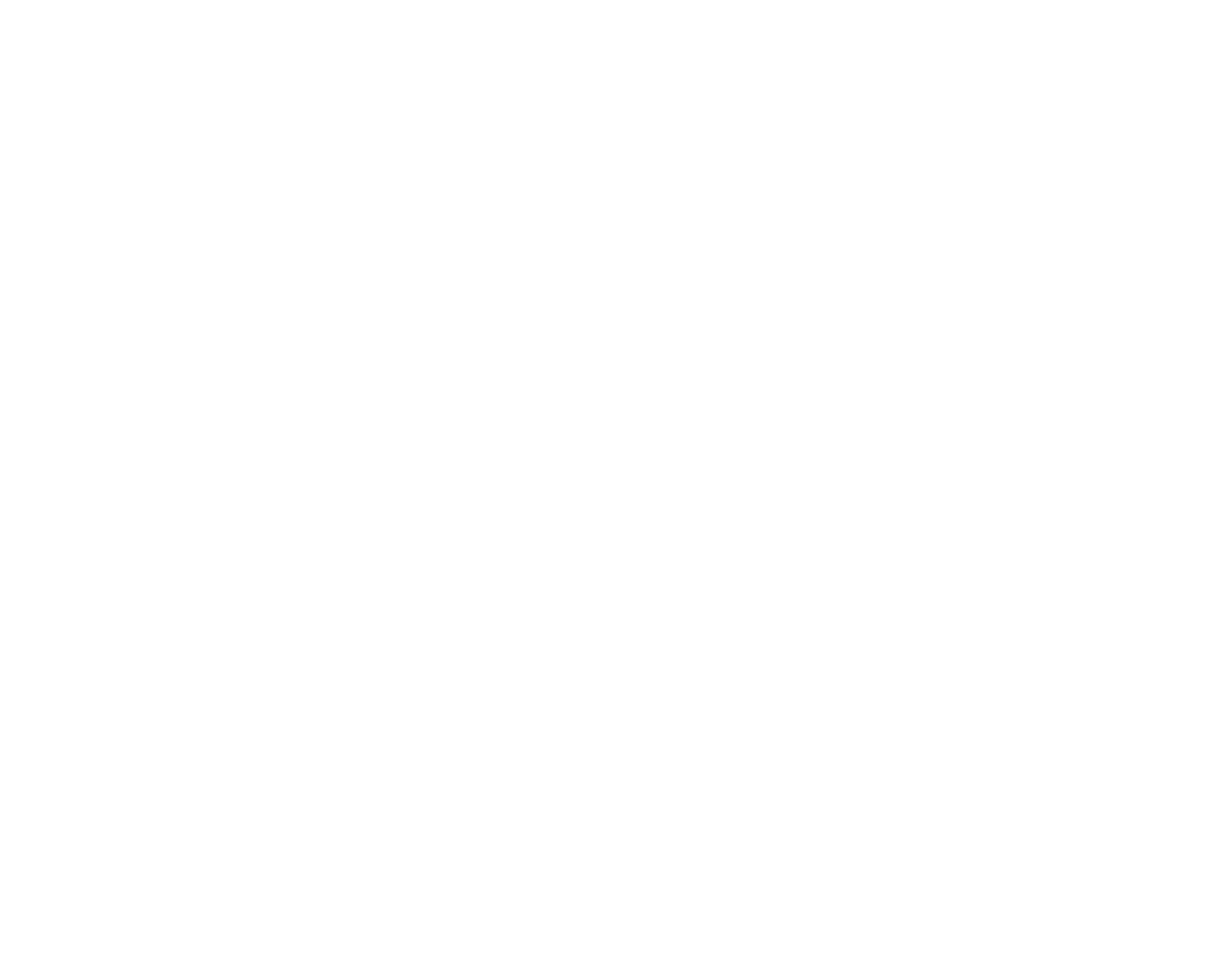# TENTATIVE FY 2016 Wild Horse and Burro Removal and Fertility Control Schedule by Date as of August 23, 2016

|                |                                                                         |                         |                          |                        |                        |                            | <b>Mares</b>                     |                                              |                              |                                       |
|----------------|-------------------------------------------------------------------------|-------------------------|--------------------------|------------------------|------------------------|----------------------------|----------------------------------|----------------------------------------------|------------------------------|---------------------------------------|
|                | <b>Herd Management</b><br>Area (HMA) or Herd                            |                         |                          | Animals<br>Proposed to | Animals<br>Proposed to | Animals<br><b>Actually</b> | <b>Treated with</b><br>Fertility |                                              |                              |                                       |
| <b>State</b>   | Area (HA)                                                               | <b>Start Date</b>       | End Date                 | be Gathered            | be Removed             | Removed                    | Control                          | <b>Gather Method</b>                         | <b>Species</b>               | Rationale                             |
| AZ<br>AZ       | Havasu<br><b>Black Mountain</b>                                         | 10/1/2015<br>12/10/2015 | 10/26/2015<br>12/10/2015 | 50<br>8                | 50<br>8                | 51<br>9                    | $\mathbf{0}$<br>$\mathbf{0}$     | <b>Bait or Water</b><br><b>Bait or Water</b> | <b>Burro</b><br><b>Burro</b> | appr FY 2015<br>appr FY 2015          |
|                | <b>Outside AZ (Privates</b>                                             |                         |                          |                        |                        |                            |                                  |                                              |                              |                                       |
| AZ             | Cove)                                                                   | 10/1/2015               | 10/15/2015               | 40                     | 40                     | 8                          | $\mathbf 0$                      | <b>Bait or Water</b>                         | <b>Burro</b>                 | appr FY 2015                          |
| ΝV             | Triple B (Buck - Bald)<br>Nuisance/Various                              | 10/3/2015               | 10/15/2015               | 100                    | 100                    | 53                         | $\mathbf{0}$                     | <b>Bait or Water</b>                         | Horse                        | appr FY 2015                          |
|                | <b>States</b>                                                           | 10/9/2015<br>10/1/2015  | 5/22/2016                | 0                      | 0                      | 16                         | $\mathbf 0$                      | <b>Nuisance</b>                              | Horse                        |                                       |
| CO             | Sand Wash Basin<br><b>Water Canyon</b>                                  |                         | 9/30/2016                | $\mathbf 0$            | $\mathbf 0$            | $\mathbf 0$                | 125                              | None                                         | Horse                        |                                       |
| ΝV             | (Antelope)                                                              | 10/27/2015              | 11/30/2015               | 55                     | 40                     | 31                         | 12                               | <b>Bait or Water</b>                         | Horse                        | Gonacon                               |
| OR             | <b>Beaty Butte</b>                                                      | 10/1/2015               | 6/14/2016                | 1,450                  | 1,070                  | 1,074                      | $\mathbf{0}$                     | Helicopter                                   | Horse                        | <b>SG Focal Area</b><br>remaining     |
| ID             | Sands Basin (fire<br>emergency)                                         | 12/15/2015              | 2/15/2016                | 35                     | 35                     | 29                         | $\mathbf{0}$                     | <b>Bait or Water</b>                         | Horse                        | animals from<br>Soda Fire             |
| WY             | <b>McCullough Peaks</b>                                                 | 1/1/2016                | 9/30/2016                | $\mathbf{0}$           | $\mathbf 0$            | $\mathbf 0$                | 52                               | None                                         | Horse                        |                                       |
|                | <b>Centennial HMA/Slate</b>                                             |                         |                          |                        |                        |                            |                                  |                                              |                              |                                       |
| CА             | Range HA                                                                | 1/15/2016               | 2/26/2016                | 86                     | 50                     | 57                         | $\mathbf 0$                      | Helicopter                                   | <b>Burro</b>                 | DOD funded                            |
| CА             | <b>Centennial HMA</b><br>Pryor Mountain Wild                            | 1/15/2016               | 1/17/2016                | 200                    | $\pmb{0}$              | 14                         | 59                               | Helicopter                                   | Horse                        | DOD funded                            |
| МT             | Horse Range                                                             | 2/1/2016                | 5/31/2016                | 0                      | 0                      | $\mathbf 0$                | 65                               | None                                         | Horse                        |                                       |
| CO             | Spring Creek Basin                                                      | 2/1/2016                | 5/30/2016                | 0                      | $\mathbf 0$            | $\mathbf 0$                | 22                               | None                                         | Horse                        |                                       |
| ID             | Challis<br><b>Outside Eagle</b>                                         | 2/1/2016                | 9/30/2016                | 0                      | $\mathbf 0$            | $\mathbf 0$                | 35                               | None                                         | Horse                        |                                       |
| ΝV             | <b>HMA/Outside Delamar</b><br><b>Mtns HA</b><br>Little Book Cliffs Wild | 2/9/2016                | 2/28/2016                | 120                    | 120                    | 128                        | $\mathbf{0}$                     | Helicopter                                   | Horse                        | Health &<br>Huiman Safety             |
| CO             | Horse Range                                                             | 3/1/2016                | 7/30/2016                | 0                      | $\mathbf 0$            | $\mathbf 0$                | 20                               | None                                         | Horse                        |                                       |
| UT             | Onaqui                                                                  | 3/1/2016                | 5/31/2016                | $\mathbf 0$            | $\mathbf 0$            | $\mathbf 0$                | 40                               | None                                         | Horse                        |                                       |
| UT             | Sinbad                                                                  | 3/21/2016               | 4/6/2016                 | 126                    | 126                    | 77                         | $\mathbf{0}$                     | <b>Bait or Water</b>                         | <b>Burro</b>                 | Research                              |
| UT             | Sinbad                                                                  | 4/11/2016               | 4/19/2016                | 74                     | 28                     | 57                         | $\overline{0}$                   | Helicopter                                   | <b>Burro</b>                 | Research                              |
| UT             | Conger*                                                                 | 7/1/2016                | 7/7/2016                 | 316                    | 216                    | 257                        | $\mathbf{0}$                     | Helicopter                                   | Horse                        | Research                              |
| UT             | Frisco*                                                                 | 7/8/2016                | 7/14/2016                | 275                    | 230                    | 112                        | $\mathbf{0}$                     | Helicopter                                   | Horse                        | Research                              |
| UT             | Conger*                                                                 | 7/15/2016               | 8/31/2016                | 60                     | 60                     | 48                         | $\mathbf 0$                      | <b>Bait or Water</b>                         | Horse                        | Research                              |
| <b>NV</b>      | <b>Miller Flat</b>                                                      | 7/23/2016               | 9/30/2016                | 40                     | 40                     | 10                         | $\mathbf{0}$                     | <b>Bait or Water</b>                         | Horse                        | appr FY 2015                          |
| ΝV             | Rocky Hills                                                             | 8/1/2016                | 9/30/2016                | 0                      | 0                      | 0                          | 40                               | None                                         | Horse                        |                                       |
| <b>NV</b>      | <b>Outside Silver King</b>                                              | 8/3/2016                | 8/13/2016                | 100                    | 100                    | 104                        | $\mathbf 0$                      | <b>Bait or Water</b>                         | Horse                        | <b>Public Safety</b>                  |
| <b>NV</b>      | Red Rocks (outside)                                                     | 8/9/2016                | 8/16/2016                | 40                     | 40                     | 41                         | $\mathbf 0$                      | <b>Bait or Water</b>                         | <b>Burro</b>                 | appr FY 2015                          |
| UT             | <b>Blawn Wash</b>                                                       | 8/10/2016               | 8/16/2016                | 150                    | 150                    | 158                        | $\mathbf 0$                      | Helicopter                                   | Horse                        | Agreement<br>w/State                  |
| ΝV             | Outside/Inside Triple B                                                 | 8/13/2016               | 9/15/2016                | 180                    | 180                    | 79                         | $\mathbf 0$                      | <b>Bait or Water</b>                         | Horse                        | <b>Private Property</b>               |
|                | Clark Mtn HA                                                            |                         |                          |                        |                        |                            |                                  |                                              |                              | <b>Public Safety</b>                  |
| CА             | <b>Outside Chemehuevi</b>                                               | 8/15/2016               | 9/30/2016                | 120                    | 120                    | $\bf 0$                    | $\pmb{0}$                        | <b>Bait or Water</b>                         | <b>Burro</b>                 |                                       |
| CА             | <b>HMA</b>                                                              | 8/15/2016               | 9/30/2016                | 20                     | 20                     | $\bf 0$                    | $\mathbf 0$                      | <b>Bait or Water</b>                         | <b>Burro</b>                 | <b>Public Safety</b>                  |
| CА             | Slate Range HA                                                          | 8/15/2016               | 9/30/2016                | 75                     | 75                     | $\mathbf 0$                | $\pmb{0}$                        | <b>Bait or Water</b>                         | <b>Burro</b>                 | <b>Public Safety</b>                  |
| ΑZ             | <b>Chocolate Mules</b>                                                  | 8/15/2016               | 9/30/2016                | 10                     | 10                     | $\mathbf 0$                | $\mathbf 0$                      | <b>Bait or Water</b>                         | <b>Burro</b>                 | <b>Public Safety</b>                  |
| AZ             | Cibola-Trigo                                                            | 8/15/2016               | 9/30/2016                | 35                     | 35                     | $\bf 0$                    | $\mathbf 0$                      | <b>Bait or Water</b>                         | <b>Burro</b>                 | <b>Public Safety</b>                  |
| ΑZ             | Cibola-Trigo<br><b>Black Mountain/Big</b>                               | 8/15/2016               | 9/30/2016                | 25                     | 25                     | $\pmb{0}$                  | $\mathbf 0$                      | <b>Bait or Water</b>                         | Horse                        | <b>Public Safety</b>                  |
| ΑZ             | Sandy                                                                   | 8/15/2016               | 9/30/2016                | 110                    | 110                    | $\bf 0$                    | $\pmb{0}$                        | <b>Bait or Water</b>                         | <b>Burro</b>                 | <b>Public Safety</b>                  |
| OR             | South Steens                                                            | 8/18/2016               | 9/30/2016                | 200                    | 100                    | 39                         | 40                               | <b>Bait or Water</b>                         | Horse                        | Resource<br>Issues/Burn<br>Damage/SFA |
| OR             | <b>Outside Three Fingers</b>                                            | 8/29/2016               | 8/27/2016                | 100                    | 50                     | $\pmb{0}$                  | 25                               | Helicopter                                   | Horse                        | Fire Rehab                            |
| ΝV             | Wood Hills                                                              | 8/29/2016               | 9/30/2016                | 60                     | 60                     | 0                          | 0                                | <b>Bait or Water</b>                         | Horse                        | <b>Water Concerns</b>                 |
| ΝV             | Stone Cabin                                                             | 9/1/2016                | 10/30/2016               | 325                    | 100                    | $\pmb{0}$                  | 125                              | <b>Bait or Water</b>                         | Horse                        | Selective<br>Removal                  |
|                |                                                                         |                         |                          |                        |                        |                            |                                  |                                              |                              |                                       |
| ΝV             | Reveille                                                                | 9/12/2016               | 10/30/2016               | 125                    | 50                     | $\mathbf 0$                | 30                               | Bait or Water                                | Horse                        | Court Order<br>Research;              |
| ΑZ             | Lake Pleasant                                                           | 9/12/2016               | 12/30/2016               | 70                     | 70                     | $\pmb{0}$                  | 0                                | <b>Bait or Water</b>                         | Burro                        | <b>Public Safety</b>                  |
| OR             | Cold Springs                                                            | 9/15/2016               | 10/15/2016               | 150                    | 100                    | $\pmb{0}$                  | 25                               | <b>Bait or Water</b>                         | Horse                        | Zone 1 SFA                            |
| <b>TOTAL</b>   | Devils Garden                                                           |                         |                          | 4,930                  | 3,608                  | 2,452                      | 715                              |                                              |                              |                                       |
| <b>CA/USFS</b> | Territory                                                               | 9/8/2016                | 9/30/2016                | 250                    | 200                    | $\mathbf 0$                | $\mathbf 0$                      | Helicopter                                   | Horse                        | <b>Private Property</b>               |
| <b>NM/USFS</b> | Jicarilla/Carracas<br>Mesa                                              | 5/15/2015               | 10/31/2016               | 100                    | 100                    | 38                         | $\mathbf 0$                      | <b>Bait or Water</b>                         | Horse                        | Zone 6                                |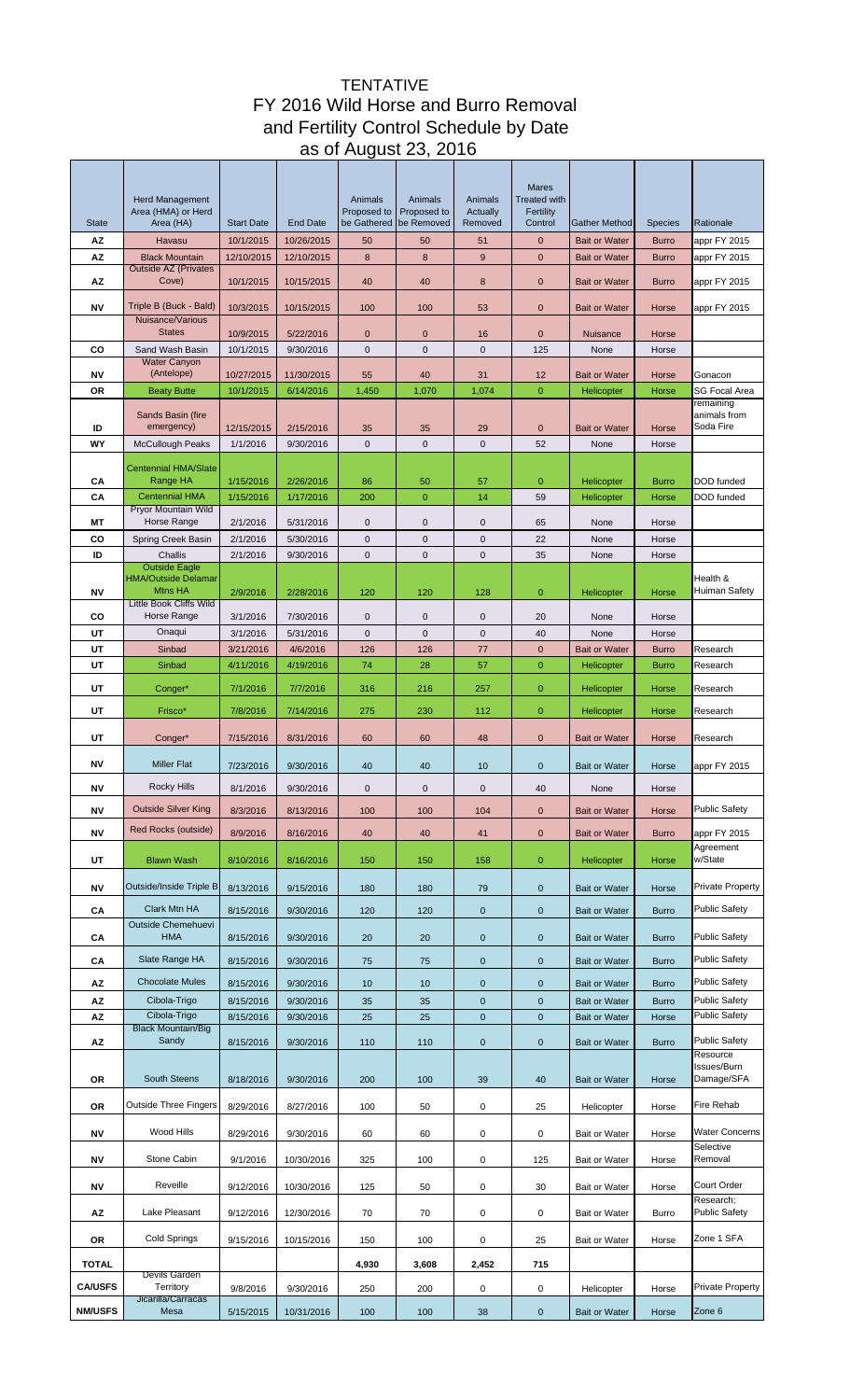| <b>NM/USFS</b> | Jarita Mesa                                                                                              | 5/4/2016 | 10/31/2017 |  | $70^{\circ}$ |  |  | <b>Bait or Water</b> | Horse | Zone 6 |  |  |
|----------------|----------------------------------------------------------------------------------------------------------|----------|------------|--|--------------|--|--|----------------------|-------|--------|--|--|
|                | * Conger & Frisco will each have 100 hd returned to the range for research when the gather is completed. |          |            |  |              |  |  |                      |       |        |  |  |

| <b>Completed Helicopter Removals</b>          |     | 1,857 |
|-----------------------------------------------|-----|-------|
| <b>Completed Bait Trap Gathers</b>            | 467 |       |
| <b>Completed Fertility Control Treatments</b> | 71  |       |
| Completed PZP darting                         |     |       |
| <b>Gathers in Progress</b>                    |     | 128   |

| Compl; eted Removals and PZP treatments to Date |                |                  |                                        |  |  |  |  |  |  |
|-------------------------------------------------|----------------|------------------|----------------------------------------|--|--|--|--|--|--|
|                                                 | Helicopter     | <b>Bait Trap</b> | <b>Fertility Control</b><br>Treatments |  |  |  |  |  |  |
| AZ                                              | $\overline{0}$ | 68               | $\mathbf 0$                            |  |  |  |  |  |  |
| CA                                              | 71             | $\mathbf{0}$     | 59                                     |  |  |  |  |  |  |
| co                                              | 0              | $\bf{0}$         | 0                                      |  |  |  |  |  |  |
| ID                                              | $\overline{0}$ | 29               | $\mathbf 0$                            |  |  |  |  |  |  |
| MT                                              | $\overline{0}$ | $\mathbf 0$      | $\overline{0}$                         |  |  |  |  |  |  |
| <b>NV</b>                                       | 128            | 229              | 12                                     |  |  |  |  |  |  |
| NΜ                                              | $\mathbf{0}$   | $\mathbf{0}$     | 0                                      |  |  |  |  |  |  |
| OR                                              | 1,074          | $\overline{0}$   | $\mathbf 0$                            |  |  |  |  |  |  |
| UT                                              | 584            | 125              | $\overline{0}$                         |  |  |  |  |  |  |
| WY                                              | $\mathbf{0}$   | $\bf{0}$         | $\mathbf 0$                            |  |  |  |  |  |  |
| Nuisance/Va<br>rious States                     | $\overline{0}$ | 16               | 0                                      |  |  |  |  |  |  |
| <b>TOTAL</b>                                    | 1,857          | 467              | 71                                     |  |  |  |  |  |  |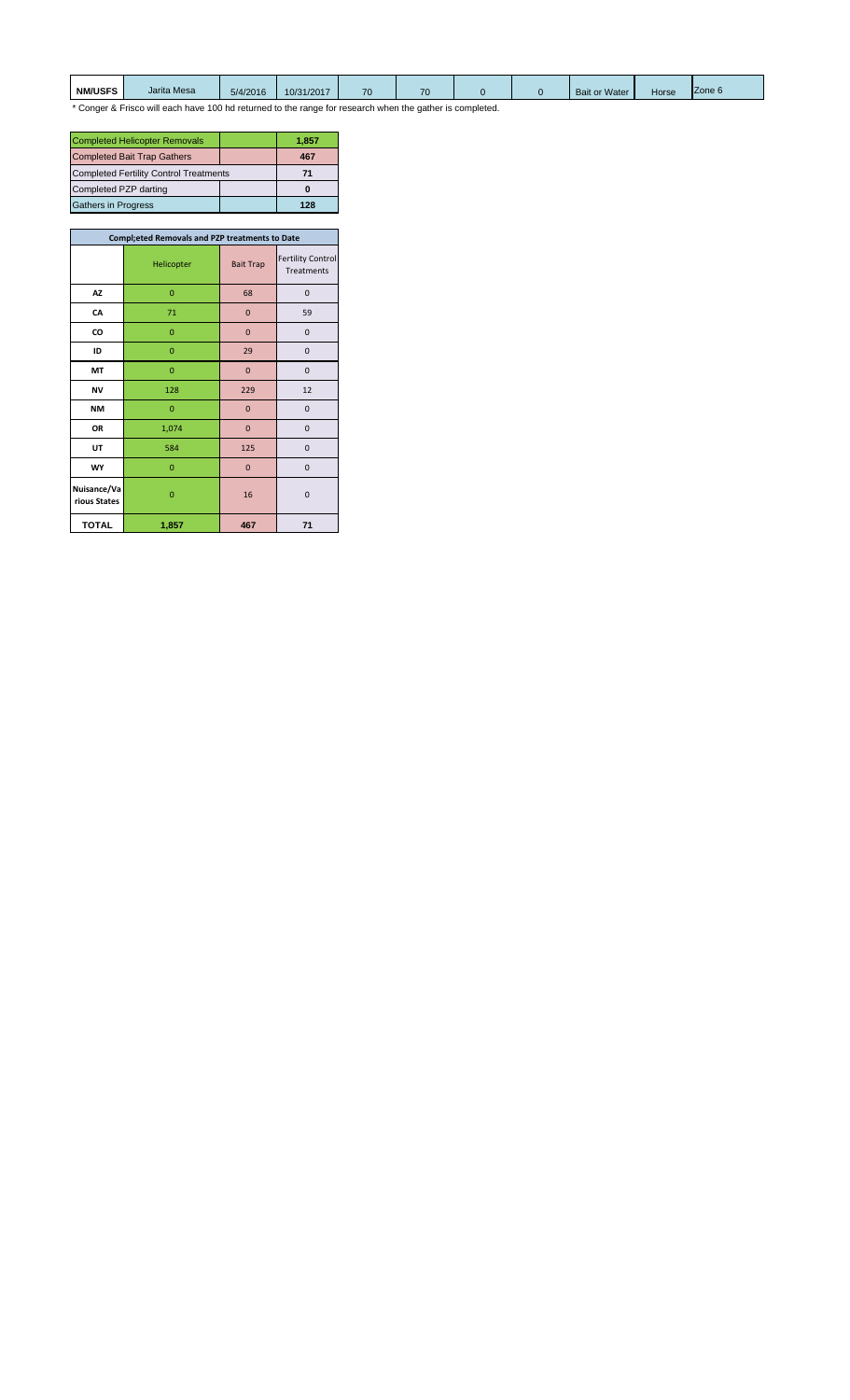# TENTATIVE FY 2017 Wild Horse and Burro Removal and Fertility Control Schedule by Date as of August 23, 2016

| <b>State</b>           | <b>Herd Management</b><br>Area (HMA) or Herd<br>Area (HA) | <b>Start Date</b>      | <b>End Date</b>          | Animals<br>Proposed to<br>be Gathered | Animals<br>Proposed to<br>be Removed | Animals<br><b>Actually</b><br>Removed | <b>Mares</b><br><b>Treated with</b><br>Fertility<br>Control | <b>Gather Method</b>     | <b>Species</b> | Rationale                         |
|------------------------|-----------------------------------------------------------|------------------------|--------------------------|---------------------------------------|--------------------------------------|---------------------------------------|-------------------------------------------------------------|--------------------------|----------------|-----------------------------------|
| <b>NV</b>              | Stone Cabin                                               | 9/1/2016               | 10/30/2016               | 325                                   | 100                                  | 0                                     | 125                                                         | <b>Bait or Water</b>     | Horse          | Selective<br>Removal              |
| <b>NV</b>              | Reveille                                                  | 9/12/2016              | 10/30/2016               | 125                                   | 50                                   | $\Omega$                              | 30                                                          | <b>Bait or Water</b>     | Horse          | Court Order                       |
| AZ                     | Lake Pleasant                                             | 9/12/2016              | 12/30/2016               | 70                                    | 70                                   | $\mathbf 0$                           | $\mathbf 0$                                                 | <b>Bait or Water</b>     | <b>Burro</b>   | Research;<br><b>Public Safety</b> |
| <b>OR</b>              | Cold Springs                                              | 9/15/2016              | 10/15/2016               | 150                                   | 100                                  | $\mathbf 0$                           | 25                                                          | <b>Bait or Water</b>     | Horse          | Zone 1 SFA                        |
| CO                     | Sand Wash Basin                                           | 10/1/2016              | 11/5/2016                | 350                                   | 100                                  | $\mathbf 0$                           | 200                                                         | <b>Bait</b>              | Horse          | Zone 6                            |
| WY                     | Divide Basin                                              | 10/15/2016             | 11/30/2016               | 520                                   | 235                                  | $\mathbf 0$                           | $\mathbf 0$                                                 | Helicopter               | Horse          | Consent<br>Decree/SFA             |
| WY                     | Adobe Town                                                | 10/15/2016             | 11/30/2016               | 150                                   | 74                                   | $\mathbf 0$                           | $\mathbf 0$                                                 | Helicopter               | Horse          | Consent<br>Decree/SFA             |
|                        |                                                           |                        |                          |                                       |                                      |                                       |                                                             |                          |                | Consent                           |
| WY                     | Salt Wells                                                | 10/15/2016             | 11/30/2016               | 668                                   | 584                                  | $\mathbf 0$                           | $\mathbf 0$                                                 | Helicopter               | Horse          | Decree/SFA                        |
| <b>NV</b>              | Owyhee (Complex)<br><b>Rock Creek</b>                     | 11/1/2016              | 12/15/2016               | 230                                   | 125                                  | $\mathbf 0$                           | 50                                                          | Helicopter               | Horse          | <b>SFA</b><br><b>SFA</b>          |
| <b>NV</b><br><b>NV</b> | Little Owyhee                                             | 11/1/2016              | 12/15/2016               | 450                                   | 250                                  | 0<br>$\Omega$                         | 100                                                         | Helicopter               | Horse          | <b>SFA</b>                        |
| <b>OR</b>              | ???                                                       | 11/1/2016              | 12/15/2016               | 800<br>100                            | 425<br>100                           | $\mathbf 0$                           | 180                                                         | Helicopter               | Horse          | Zone 1                            |
| WY                     | Little Colorado                                           | 11/1/2016<br>11/1/2016 | 11/30/2016<br>11/30/2016 | 300                                   | 267                                  | $\mathbf 0$                           | $\mathbf 0$                                                 | <b>Bait or Water</b>     | Horse<br>Horse | Research                          |
| WY                     | <b>White Mountain</b>                                     | 11/1/2016              | 11/30/2016               | 212                                   | $\mathbf 0$                          | $\mathbf 0$                           | $\Omega$                                                    | Helicopter<br>Helicopter | Horse          | Research                          |
|                        |                                                           |                        |                          |                                       |                                      |                                       |                                                             |                          |                | Court                             |
| UT                     | <b>Bible Springs</b><br>Complex                           | 11/29/2016             | 12/12/2016               | 280                                   | 150                                  | $\mathbf 0$                           | 0                                                           | Helicopter               | Horse          | Order/State<br>Lands              |
| WY                     | <b>McCullough Peaks</b>                                   | 1/1/2017               | 9/30/2017                | $\mathbf{0}$                          | $\mathbf{0}$                         | $\overline{0}$                        | 52                                                          | None                     | Horse          |                                   |
| UT                     | Frisco*                                                   | 1/9/2017               | 1/13/2017                | 100                                   | 100                                  | 0                                     | $\Omega$                                                    | Helicopter               | Horse          | Research                          |
| UT                     | Cedar Mountain                                            | 2/1/2017               | 2/13/2017                | 700                                   | 200                                  | $\Omega$                              | 150                                                         | Helicopter               | Horse          | Selective<br>Removal/PZP          |
| CO                     | Spring Creek Basin                                        | 2/1/2017               | 5/30/2017                | $\mathbf{0}$                          | $\mathbf{0}$                         | $\mathbf 0$                           | 22                                                          | None                     | Horse          |                                   |
| ID                     | Challis                                                   | 2/1/2017               | 9/30/2017                | 0                                     | $\mathbf{0}$                         | $\mathbf 0$                           | 35                                                          | None                     | Horse          |                                   |
| CO                     | Little Book Cliffs Wild<br>Horse Range                    | 3/1/2017               | 7/30/2017                | 0                                     | $\mathbf 0$                          | $\mathbf 0$                           | 20                                                          | None                     | Horse          |                                   |
| UT                     | Onaqui                                                    | 3/1/2017               | 5/31/2017                | $\overline{0}$                        | $\mathbf{0}$                         | $\mathbf 0$                           | 40                                                          | None                     | Horse          |                                   |
| UT                     | Muddy Creek HMA                                           | 8/1/2017               | 8/3/2017                 | 50                                    | 50                                   | 0                                     | $\mathbf 0$                                                 | Helicopter               | Horse          | Court<br>Order/State<br>Lands     |
| МT                     | Pryor Mountain Wild<br>Horse Range                        | 8/1/2017               | 9/30/2017                | 0                                     | $\mathbf 0$                          | $\mathbf 0$                           | 65                                                          | None                     | Horse          |                                   |
| <b>NV</b>              | <b>Rocky Hills</b>                                        | 8/1/2017               | 9/30/2017                | 0                                     | $\pmb{0}$                            | $\mathbf 0$                           | 40                                                          | None                     | Horse          |                                   |
| <b>TOTAL</b>           |                                                           |                        |                          | 5,580                                 | 2.980                                | $\mathbf{0}$                          | 1,134                                                       |                          |                |                                   |
| <b>NM/USFS</b>         | Jarita Mesa                                               | 5/4/2016               | 10/31/2017               | 70                                    | 70                                   | $\overline{0}$                        | $\mathbf{0}$                                                | <b>Bait or Water</b>     | Horse          | Zone 6                            |
|                        |                                                           |                        |                          |                                       |                                      |                                       |                                                             |                          |                |                                   |

\* Frisco will each have 100 hd returned to the range for research when the gather is completed.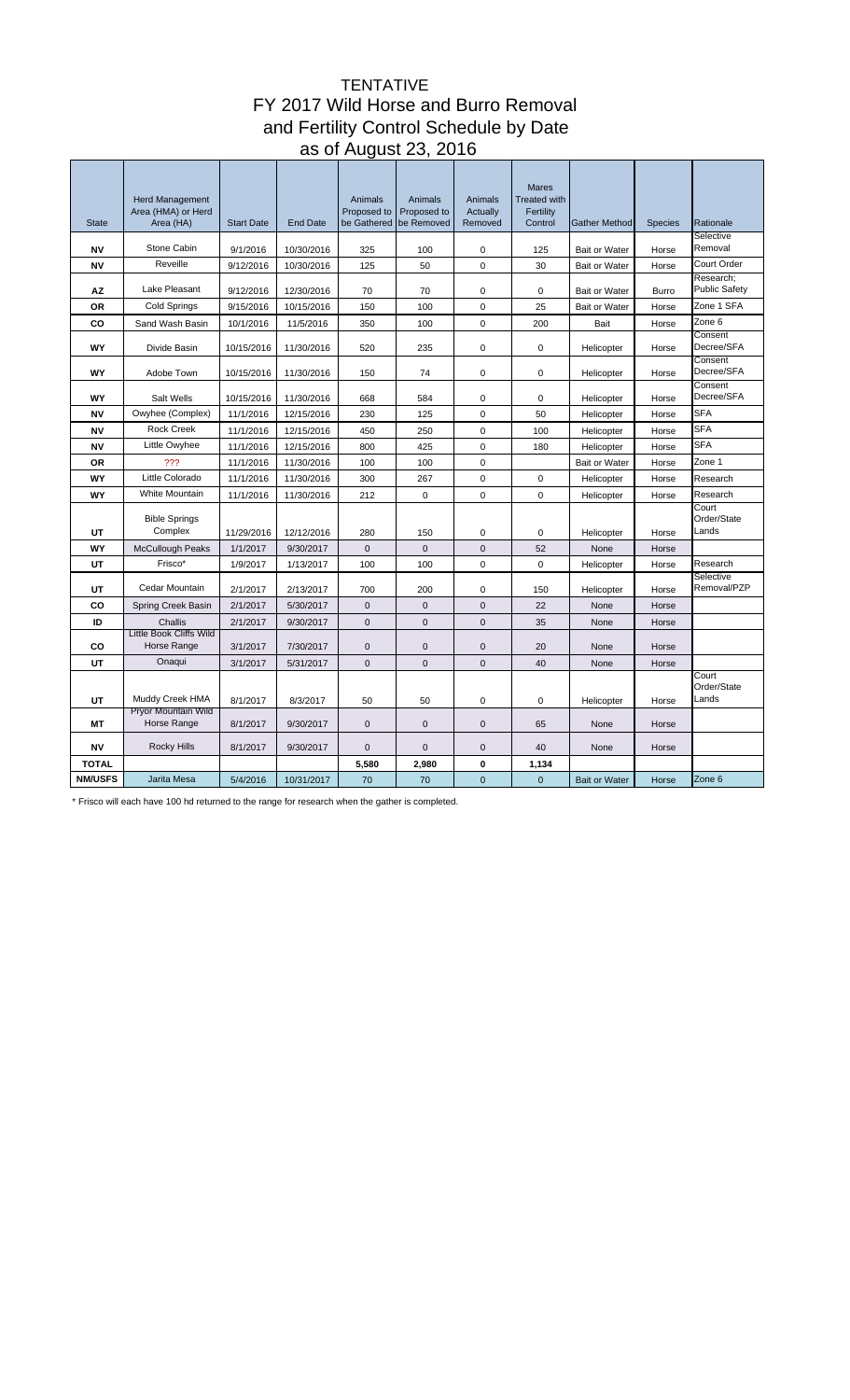# **Litigation Update**

(As of August 24th, 2016**)**

# **Bureau of Land Management**

#### **Idaho**

American Wild Horse Preservation Campaign, The Cloud Foundation, Return to Freedom, and Virginia Marie Hudson v. DOI et. al., Case No.: 1:16-cv-00001-EJL (D. Id.) (filed Jan. 4, 2016). Plaintiffs filed a Complaint for Injunctive and Declaratory Relief in the Idaho District Court concerning Idaho's Jarbidge Resource Management Plan approved on September 2, 2015. The RMP includes a decision to manage the Saylor Creek HMA as a non-reproducing herd because the HMA has no natural water sources and wild horses rely solely on extensive pipelines and troughs. The groups allege BLM violated NEPA, APA, WHA, TGA, and FLPMA by conducting inadequate analysis of any significant impacts and failure to fulfill statutory obligations. The groups' allege BLM did not adequately analyze the impact of a nonreproducing status on the health of the individual horses and the herd as a whole, the potential effects on behavior and physiology, the impact to the range as a result of managing a nonreproducing herd, any relative cumulative impacts on horses from sterilization, and the claim that BLM did not consider a reasonable range of alternatives to sterilization.

#### **Montana**

Jerri Joette Tillet v. Bureau of Land Management; Interior Board of Land Appeals; and Department of Interior, Case No. CV 14-73-BLG-SPW (D. Mont.) (filed June 9, 2014). Plantiff challenged BLM's plan to use mulit-year prescribed fires on approximately 6,200 acres in the northern portion of the Pryor Mountain Wild Horse Range. Plaintiff alleged that BLM's authorization of the plan violated NEPA. On August 28, 2015, the District Court ruled that BLM complied with all but one of its NEPA obligations: the requirement to take a hard look when it considered the impacts of the prescribed burns on sensitive species in the area, in particular the Clark's Nutcracker. The Court granted in part and denied in part BLM's motion for summary judgment, vacated decisions regarding impacts on sensitive species and remanded the matter back to BLM to address the issue. The BLM has not reissued the decision as of July 25, 2016.

Jerri Joette Tillet v. Bureau of Land Management; Interior Board of Land Appeals; and Department of Interior, Case No. CV 15-48-BLG-SPW (D. Mont.). Plaintiff, a pro se litigant, filed this complaint after the IBLA denied her stay petition (See IBLA 2015-133). At issue is whether BLM's updated 5 year fertility control plan and the darting of several wild horses constitutes "malfeasant" behavior. The U.S. filed an answer to the complaint on August 7, 2015. On August 26, 2015, the Court consolidated this case with CV 15-61 (challenge to 2015 gather, described below). The U.S. filed its summary judgment brief on December 7, 2015 and the Plaintiff filed her response brief on January 15, 2016. The U.S moved, and the Court granted, a motion to strike the brief and ordered the Plaintiff to file a new brief complying with local court rules by February 16, 2016. The U.S. reply brief was filed on March 1, 2016. The Court issued a judgment in favor of the federal defendants on May 18, 2016. On June 3, 2016, Plaintiff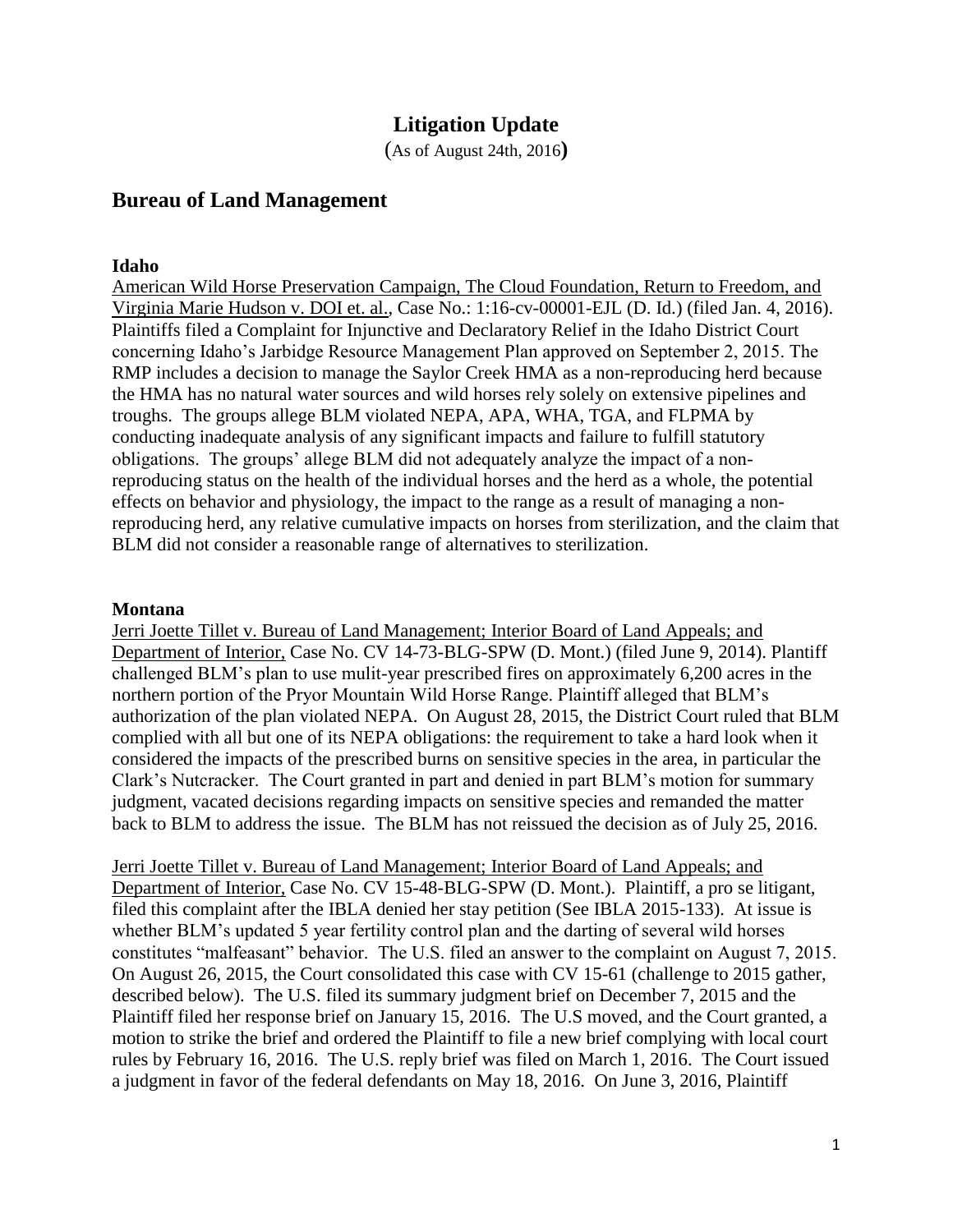appealed the judgment to the Ninth Circuit (Docket No. 16-35465). Appellant's opening brief is due September 12, 2016. The U.S.' answering brief is due October 12, 2016.

Jerri Joette Tillet v. Bureau of Land Management; Interior Board of Land Appeals; and Department of Interior, Case No. CV 15-61-BLG-SPW (D. Mont.). The Plaintiff, a pro se litigant, seeks to stop through injunction, BLM's decision to gather and remove 15 to 20 young wild horses from the Pryor Mountain Wild Horse Range. On June 16, 2015 BLM decided to gather and remove 15-20 young wild horse from the PMWHR starting in early August. The Plaintiff, who also filed an IBLA appeal, alleges that the BLM is engaging in ongoing and systematic malfeasance. On August 4, 2015 the U.S. Magistrate issued findings and recommendations that the injunctive relief be denied. On August 26, 2015 the Court consolidated this case with CV 15-48-BLG-SPW (see above). The U.S.' answer to the complaint was filed September 4, 2015. The excess wild horses were all adopted in the early fall of 2015. The U.S. filed summary judgment brief on December 7, 2015 and the Plaintiff filed a response on January 15, 2016. The U.S. moved, and the Court granted the motion, to strike the Plaintiff's brief and ordered her to file a new brief complying with local rules by February 16, 2016. The U.S. reply brief was filed on March 1, 2016. The Court issued a judgment in favor of the federal defendants on May 18, 2016. On June 3, 2016, Plaintiff appealed the judgment to the Ninth Circuit (Docket No. 16-35465). Appellant's opening brief is due September 12, 2016. The U.S.' answering brief is due October 12, 2016.

Friends of Animals v. James Sparks and Bureau of Land Management. Case No. 1:15- CV-00059-BLG-SPW (D. Mont.) (filed June 26, 2015). On June 16, 2015, BLM issued a decision authorizing the gather and removal of 15-20 young wild horses on the Pryor Mountain Wild Horse Range after finding that there was an excess of horses. The population was at 170 and the AML is 90-120 horses. On June 26, 2015, the Plaintiff filed a complaint and request for injunctive relief. At issue is whether the gather and removal of 15-20 excess wild horses from the Pryor Mountain Wild Horse Range violates NEPA and the Wild and Free Roaming Horse and Burros Act. A hearing on the injunction was held on July 29, 2015. The Court denied the injunction, and gather operations commenced on August 3, 2015. BLM's answer was due August 31 and the AR was lodged on September 30. The excess wild horses were all adopted in the early fall of 2015. Plaintiff's summary judgment brief was filed on December 18, 2015 and the U.S.' summary judgment brief was filed January 29, 2016. Plaintiff's reply brief was filed February 26, 2016 and the U.S. reply was filed March 25, 2016. The Court heard oral arguments on the cross-motions for summary judgment on June 17, 2016. We are awaiting the Court's decision.

# **Nevada**

Nevada Association of Counties & Nevada Farm Bureau Federation v. DOI et al., Case No. 3:13-cv-00712-MMD-WGC (D. Nev.) (filed Dec. 30, 2013). Plaintiffs allege that the BLM has failed to take mandated actions under the Wild Horse and Burro Act to maintain wild horse populations in Nevada at AML. The complaint also alleges this failure to act adversely affects private property water rights, livestock grazing and public safety. Plaintiffs further claim that the BLM has no authority to "stockpile" or "warehouse" wild horses in short- and long-term holding, and that BLM has failed to destroy or sell wild horses without limitation where adoption demand for excess wild horses is insufficient. On January 26, 2014, Laura Leigh filed a motion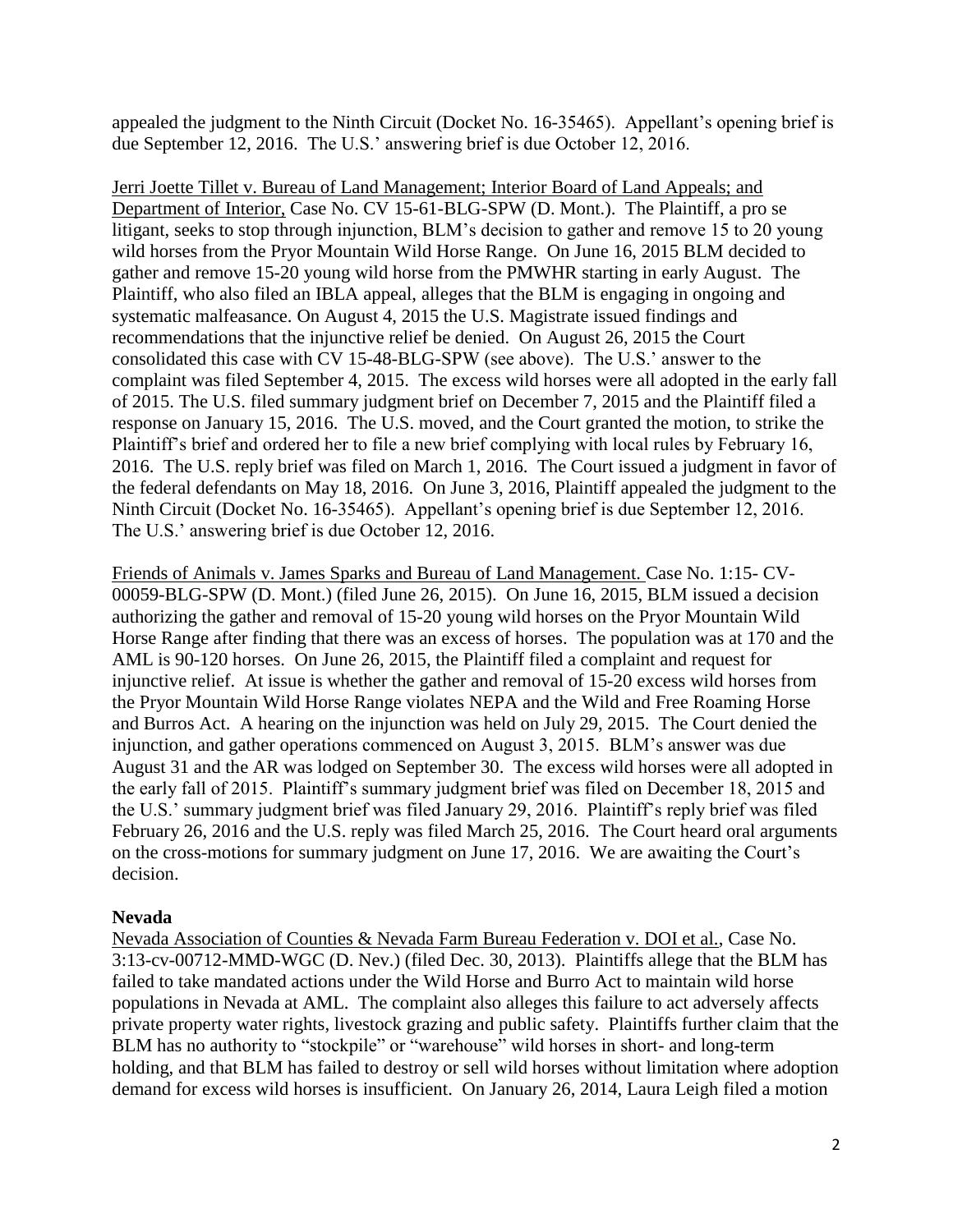to intervene and on February 27, 2014, the Wild Horse Preservation Campaign (WHPC) filed a motion to intervene (in support of the Government). The District Court granted the motions to intervene on April 2, 2014. On May 29, 2014, the WHPC filed a motion to dismiss Plaintiffs' lawsuit and on June 14, 2014, the Government filed its motion to dismiss Plaintiffs' lawsuit. On March 12, 2015, Judge Du dismissed P's complaint with prejudice, finding that P's complaint failed to specify any particular agency action or failure to act which might fall with the APA's cause of action, and also rejected the Fifth Amendment claims. On March 30, 2015, Plaintiffs filed a Notice of Appeal from the District Court's decision and filed their Opening Brief on November 23, 2015. The Government and Intervenors filed their Answer on February 12, 2016. No reply brief was filed. This case is now fully briefed and awaiting ruling by the Ninth Circuit.

Eureka Co. v. BLM; Borba Land and Cattle et al. v. BLM, IBLA 2015-102 (filed February 19, 2015). BLM issued the Fish Creek HMA Gather Plan on February 9, 2015, which provides for a phased approach and multiple gathers to reach AML and for repeated applications of fertility controls. BLM gathered a total of approximately 424 wild horses from the Fish Creek HMA between February 13-18, 2015. Over 230 of these wild horses were removed to be offered for adoption and the remaining 183 horses were to be released back into the HMA following application of fertility controls. Appellants are eight ranchers and Eureka County who oppose release of the gathered horses back into the HMA before AML is reached. They have appealed from, and requested an expedited stay, from the portion of the gather decision that allows for the treatment and release of horses. BLM agreed to place the horses to be released in short-term holding pending resolution of the stay petition. A Motion for Expedited Ruling on the issue of whether gathering for fertility treatment can be implemented as a full force and effect decision and Motion to Dismiss the stay petition because it seeks relief that falls outside the Board's jurisdiction was filed on February 25, 2015. BLM's Motion to Dismiss the Appellant ranchers for lack of standing (since they failed to participate in the decision making process) along with BLM's Response (and opposition) to the Stay Petition was filed on March 2, 2015. Appellants filed a Response to the Motion to Dismiss, along with a Motion to Strike BLM's Response to Stay Petition on March 16, 2015. On March 30, 2015, the IBLA granted BLM's motion to dismiss all appellants, except Eureka County, for lack of standing. The IBLA also denied Eureka County's petition for stay, finding that Eureka County was not likely to prevail on the merits of its appeal. The IBLA did not address Appellant's claim that BLM cannot gather wild horses for purposes of fertility controls under a full force and effect decision pursuant to 43 C.F.R. § 4770.3(c). Eureka County filed its Statement of Reasons on April 23, 2015. BLM filed its Answer on June 26, 2015. This appeal is now fully briefed and awaiting ruling by the IBLA.

#### **Oregon**

Front Range Equine Rescue (FRER) v. BLM, IBLA 2015-173 (Kiger and Riddle Mountain Gather). On May 4, 2015, BLM issued a Decision Record approving the proposed action of implementing a wild horse gather in the Kiger and Riddle Mountain Herd Management Areas (HMAs) to return wild horse levels to the low ends of the respective HMA's Appropriate Management Levels. On June 8, 2015 BLM received Notice of Appeal and on July 8, 2015 received Statement of Reason from Appellant (no Stay Petition filed). FRER alleges BLMs plan to gather all horses within the HMAs and selectively return animals to the range based on color and conformation is a violation of the 1971 WHBA "minimum feasible management" standard,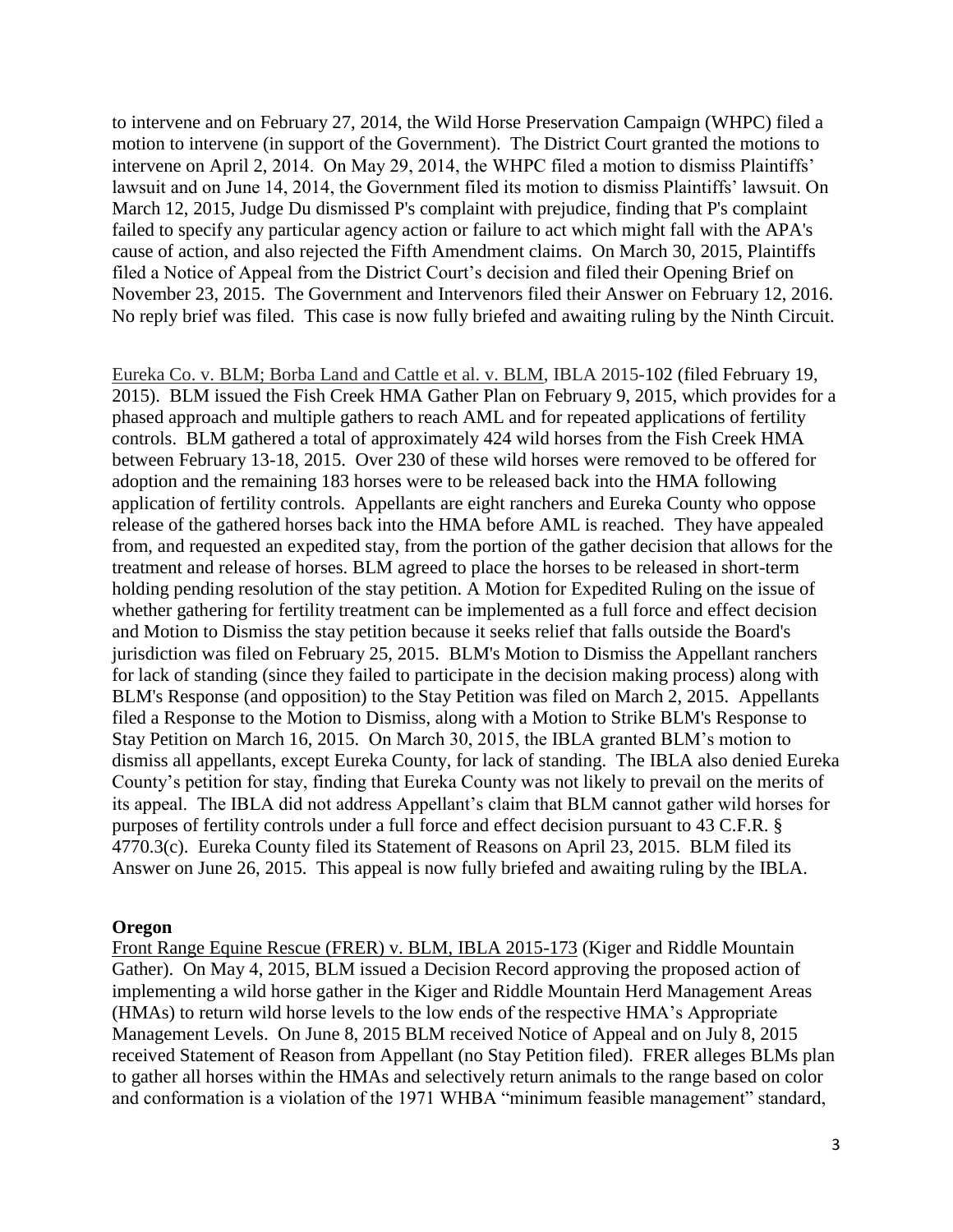claiming this is breeding program for BLM to generate profits from. FRER also claims artificially low AMLs resulting in reduced genetic viability of both herds. On July 16, 2015 BLM filed motion to dismiss based on lack of standing. From 8/31/15 – 9/6/15 BLM conducted the Kiger and Riddle Mountain gathers. On January 16, 2016 IBLA issued order dismissing the appeal based on lack of standing. On January 27, 2016 FRER filed a complaint in United States District Court (District of Oregon) challenging IBLA's order dismissing their appeal based on lack of standing (FRER Vs. BLM IBLA Case 3:16-CV-00149-AC). On July 18, 2016 BLM filed its administrative record with the court. Both parties are scheduled to file simultaneous motions for summary judgement on October 14, 2016.

Friends of Animals v. BLM, (Case 2:16-cv-01670-SI) District of Oregon (Three Fingers Gather). Filed August 22, 2016. Plaintiffs filed District Court complaint and request for temporary restraining order to halt the Three Fingers Helicopter Gather (catch 100, remove 50, PZP 25 return mares) scheduled to begin August 23, 2016. Plaintiffs allege violations of NEPA for using a DNA to a 2011 Gather Plan for the Three Fingers HMA. Plaintiffs further allege adverse effects of PZP application were not analyzed in the 2011 EA or DNA. A District court hearing on the TRO was scheduled for August 23, 2016. However, on August 21, 2016 the Cherry Road Fire burned over 30,000 acres within and adjacent to the same area this gather was scheduled to occur. In response to this turn of events, Vale District vacated its previous gather decision, and is preparing to issue an emergency gather decision to respond to this situation. It is unknown if Plaintiffs will withdraw this complaint.

Friends of Animals v. Jewell, (Case 1:16-cv-01570-ckk) District of Columbia (Spay Research). Filed August 2, 2016. Plaintiffs filed District Court complaint challenging BLM's June 2016 Decision Record to implement pen trial research on 3 methods of mare sterilization at the Hines, OR wild horse corrals. Specifically plaintiffs allege 1) BLM violated the WFRHBA claiming the act doesn't authorize BLM to conduct research on wild horses within holding facilities; 2) BLM violated the NEPA by not preparing an EIS for this research project; and 3)BLM violated the 2016 Consolidated Appropriations Act by initiating experiments which will result in the destruction of healthy wild horses. DOJ is negotiating a briefing schedule with the plaintiff.

Ginger Kathrens, et. al (Cloud Foundation, American Wild Horse Preservation Campaign) v. Jewell, et. al. (Case 2:16-cv-01650-SU) District of Oregon (Spay Research). Filed August 15, 2016. Plaintiffs filed District Court complaint and request for preliminary injunction against the BLMs decision to deny plaintiffs the ability to observe in person or live stream video feed the implementation of the research investigating 3 methods of mare sterilization planned to occur at the Hines, OR wild horse corrals. Through two separate letters to plaintiffs council, BLM denied plaintiffs request to observe or live stream these procedures citing impacts to animal, veterinarian, and employee safety. Plaintiffs claim under the first amendment of the US Constitution they have a right to observe "all aspects" of the research trials. DOJ is negotiating a briefing schedule with plaintiffs.

Front Range Equine Rescue v. Jewell, et. Al. (Case 1:16-cv-01521-CKK) District of Columbia (Spay Research). Filed July 26, 2016. Plaintiffs filed District Court complaint challenging BLM's June 2016 Decision Record to implement pen trial research on 3 methods of mare sterilization at the Hines, OR wild horse corrals. Specifically plaintiffs allege 1) BLM violated the WFRHBA's "minimum feasible level" mandate, suggesting PZP was already available to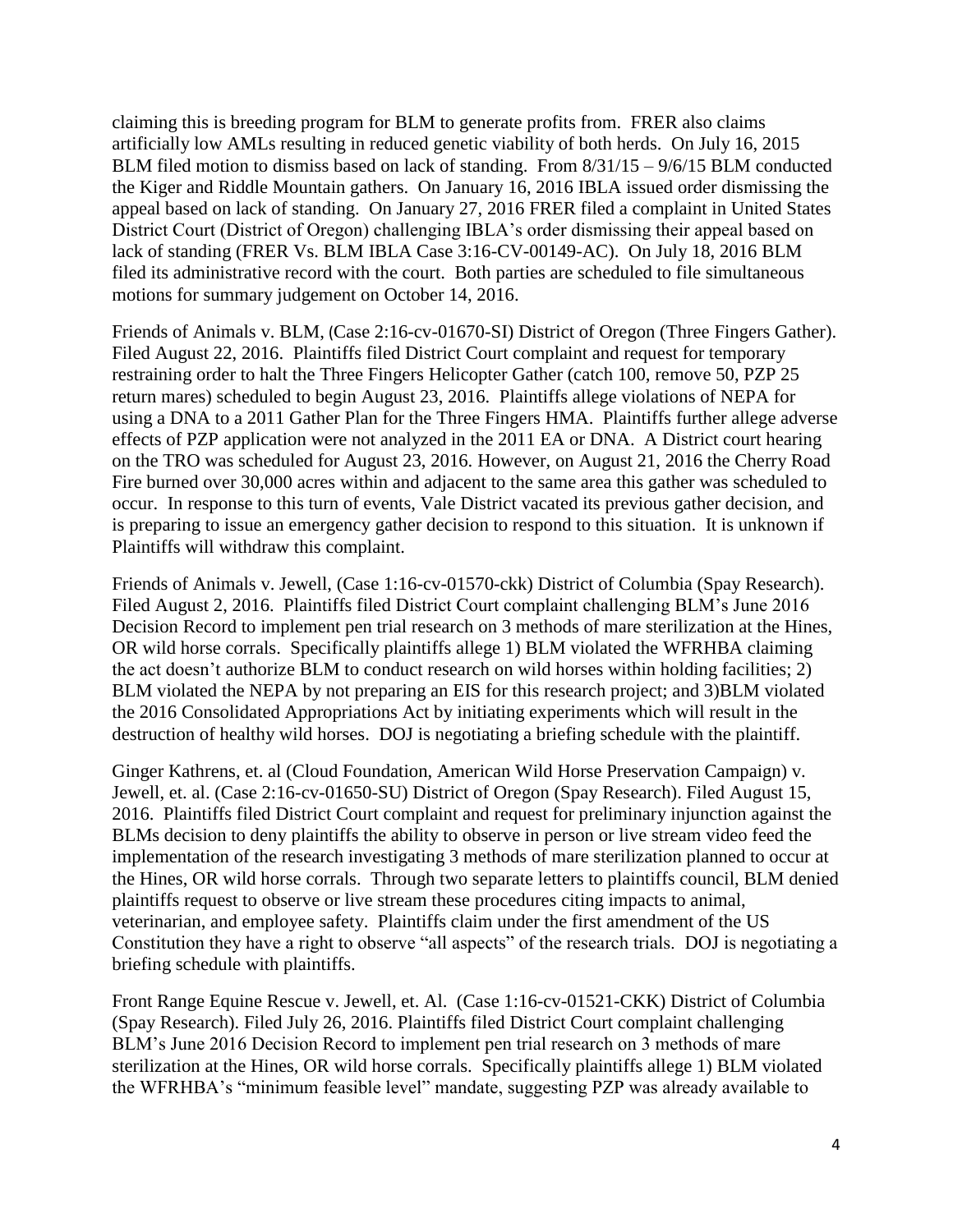use; 2) BLM should have prepared an EIS for this research; and 3) BLMs decision was arbitrary and capricious. DOJ is negotiating a briefing schedule with plaintiffs.

Citizens Against Equine Slaughter, et. Al. v. BLM (IBLA 2016-243) Interior Board of Land Appeals (Spay Research). Filed July 29, 2016. Appellants filed administrative appeal and stay petition challenging BLMs June 2016 Decision Record to implement pen trial research on 3 methods of mare sterilization at the Hines, OR wild horse corrals. Specifically, appellants allege this research is inhumane, violates the WFHBA, and is illegal under state animal cruelty laws. Appellants further allege BLM failed to consider impacts to genetic viability and natural behaviors in wild herds. On August 19, 2016 BLM filed its response to the stay petition and is awaiting IBLA order on this motion.

Susan Carter v. BLM (IBLA 2016-242) Interior Board of Land Appeals (Spay Research). Filed July 29, 2016. Appellant filed administrative appeal and stay petition challenging BLMs June 2016 Decision Record to implement pen trial research on 3 methods of mare sterilization at the Hines, OR wild horse corrals. Specifically, appellant alleges this research is inhumane and BLM did not fully consider impacts to genetic viability to wild herds. BLM filed a motion to dismiss based on lack of standing and IBLA has held the stay petition until the board can rule on standing.

Janet Lynch v. BLM (IBLA 2016-238) Interior Board of Land Appeals (Spay Research). Filed July 25, 2016. Appellant filed administrative appeal and stay petition challenging BLMs June 2016 Decision Record to implement pen trial research on 3 methods of mare sterilization at the Hines, OR wild horse corrals. Specifically, appellant alleges this research is inhumane and BLM did not consider safer methods of fertility control, and there is no evidence supporting the need to reduce populations on the range. BLM filed a motion to dismiss based on lack of standing and IBLA has held the stay petition until the board can rule on standing.

# **Utah**

Western Rangeland Conservation Association (WRCA), et al. v. Jewell (Case No. 2:14-cv-00327-PMV). Filed April 30, 2014. Plaintiffs allege failure of the U.S. Department of the Interior and Bureau of Land Management (collectively "BLM"), to perform its mandatory duties to remove excess wild horses on the lands managed by BLM, "school section" lands administered by the State of Utah and on private lands pursuant to the Wild Free-Roaming Horses and Burros Act of 1971 ("WHBA"). Further, BLM has failed to comply with its duties in this respect, and its failure has resulted in an excessive wild horse population, which has severely damaged the public and private rangeland resources and has caused damage and injury to Plaintiffs, who are private landowners and federal and state grazing permittees, and to their livestock operations, livelihoods and way of life. Plaintiffs filed suit to compel agency action, they allege to be required by law, to immediately remove excess wild horses from BLM, State of Utah, and private land. On June 17, 2014 a motion to Intervene was made by the American Wild Horse Preservation Campaign, the Cloud Foundation, Return to Freedom, John Steele, and Lisa Friday. On July 15, 2014 Motion to Intervene was granted. On April 03, 2015 Judge Dee Benson DENIED a motion by the Defendant-Interveners to dismiss the case, and stated that "the court is satisfied that the Plaintiffs have met the necessary pleading requirements." On June 05, 2015 an Administrative Record was filed by BLM (Defendants) to the Plaintiffs, Defendant-Intervener's, and Judge's Chambers.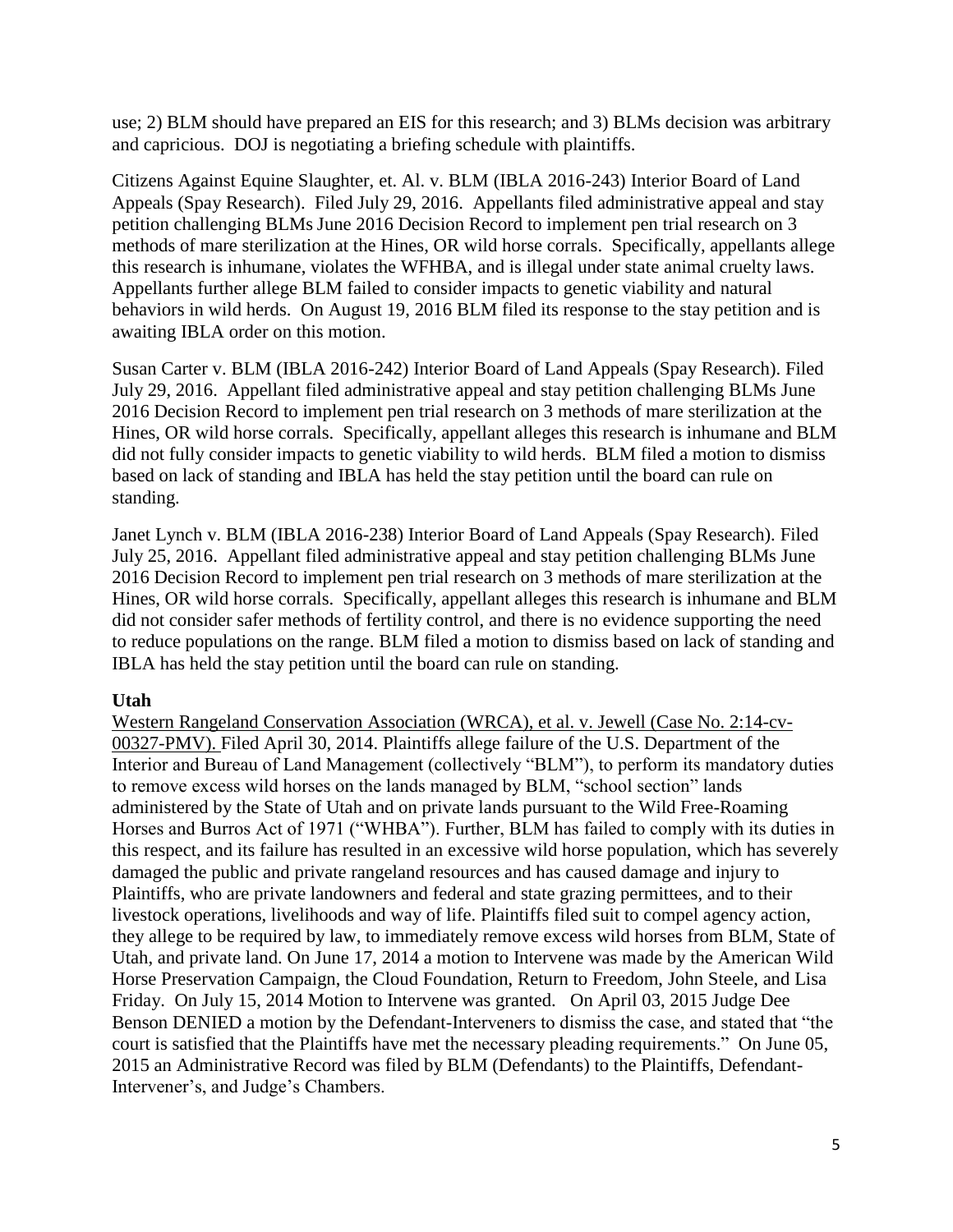Due to the fact that the parties having been unable to reach settlement in the case, an order establishing a briefing schedule was signed by Judge Evelyn J. Furse on 06/16/16 as follows: Plaintiffs' Opening Brief - 8/18/16, Amicus Brief in Support of Plaintiff's Brief - 8/25/16, Defendants/Defendant Intervenors Response Brief - 10/14/16, and Plaintiffs' Reply Brief - 11/7/16.

On 08/01/16, a motion was filed by the Counties of Beaver, Iron and Emery; and by the E&I, Twin M, Millard, San Rafael, Juab, Delta and Dixie Conservation Districts to appear as Amicus Curiae in support of Plaintiffs in this cause.

State of Utah, School and Institutional Trust Lands Administration (SITLA) v. Jewell, et al. (Case 2:15-cv-00076-BCW). Filed February 03, 2014. Plaintiffs filed suit in federal district court against Interior Secretary Jewell, BLM Director Kornze, and BLM State Director Palma (in their official capacities) for failure, under Section 4 of the WHBA, to remove wild horses from privately owned lands following a demand for removal. The complaint specifically seeks removal of wild horses from SITLA school-trust lands across the State of Utah within HMAs, and outside HMAs where wild horses have moved onto these lands. Plaintiffs claim that the Defendants' failure and refusal to immediately remove the wild horses is unlawful and is arbitrary and capricious. Plaintiffs seek a declaratory judgment from the court requiring removal of the wild horses from the SITLA school-trust lands, as well as an award of reasonable costs, litigation expenses, attorneys' fees, etc.

**This case was settled and dismissed with a signed non-legal binding Agreement between BLM and SITLA on February 3, 2016.** The In an unprecedented effort to work collaboratively on the issue and avoid a lengthy and expensive courtroom struggle, both parties met numerous times to come up with an acceptable solution. As a result of these efforts, the BLM and SITLA entered into an Agreement which provides for a mutual commitment to work cooperatively to manage wild horses that have entered onto SITLA lands. The agencies will meet annually to identify priority removal areas, ensure environmental review, conduct aerial population surveys jointly, and monitor rangeland resources and improvements.

The Agreement, which is subject to congressional appropriations, places priority on managing BLM herd areas (HAs) and herd management areas (HMAs) in the south central and south west areas of state, where the law suit was specifically aimed. However, the Agreement also calls for additional efforts in the rest of the state where other problems with SITLA and BLM management problems arise.

# **Wyoming**

# State of Wyoming v. USDOI, et al., 14-CV-248-J (D. Wyo.)

On April 21, 2015, the U.S. District Court, Wyoming granted the United States' and intervening wild horse advocacy groups' motions to dismiss for failure to state a claim upon which relief can be granted. The State of Wyoming filed a Petition for Review of Final Agency Action on December 8, 2014, that sought review of a "decision" not to remove wild horses from seven herd management areas within the state upon finding that horse populations exceeded the appropriate management levels. The State contended that by failing to remove an overpopulation of wild horses, the Department violated mandatory, non-discretionary duties under the Wild Free-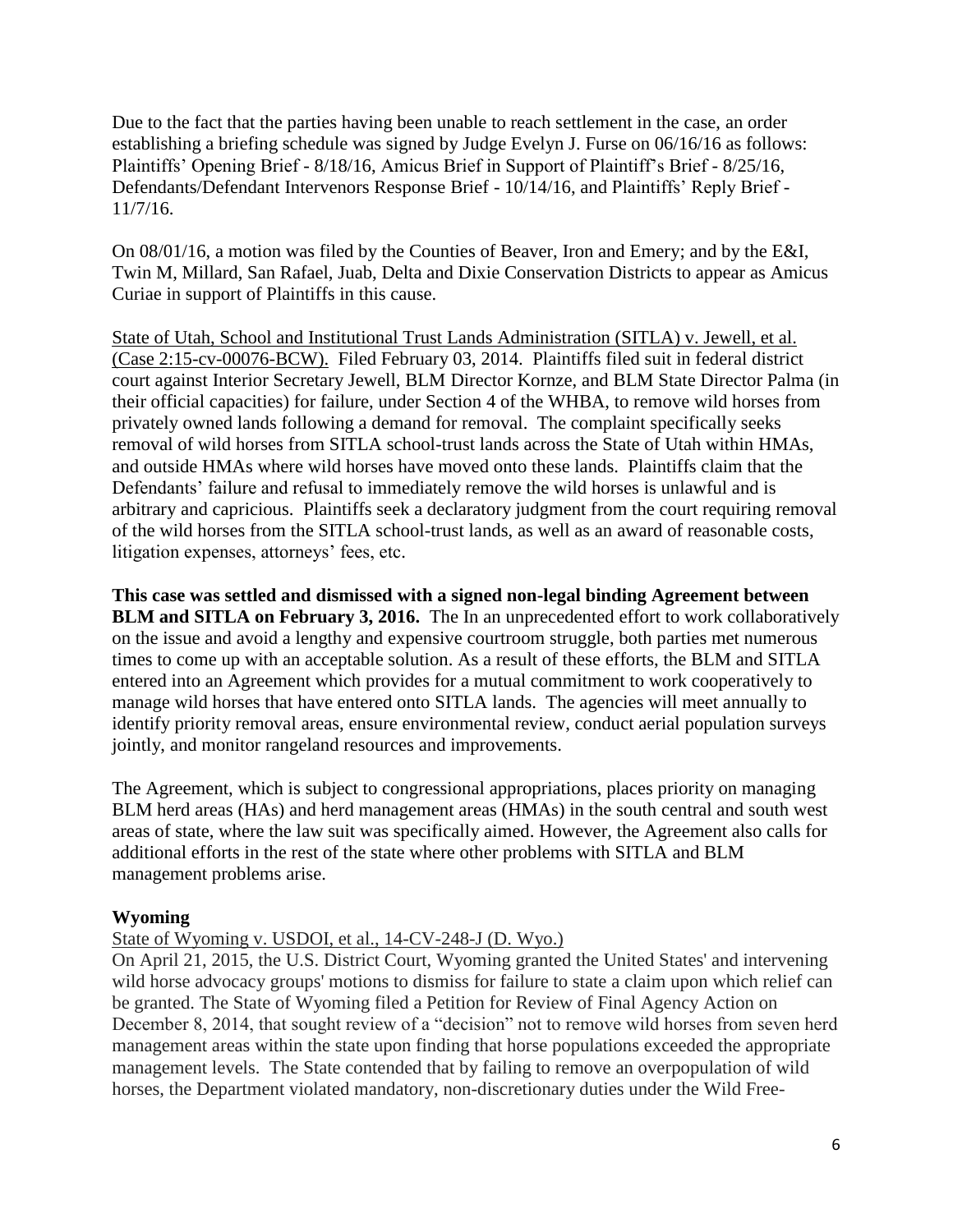Roaming Horses and Burros Act (WHA), 16 U.S.C. §§ 1331-1340, and challenged agency inaction under the Administrative Procedure Act (APA), 5 U.S.C. §§ 702 and 706(1). The motions to dismiss argued that the APA does not allow for a broad programmatic challenge, and that there was no non-discretionary duty under the WHA to remove wild horses merely upon finding that an overpopulation of horses. Rather, action is required under the WHA only after overpopulation exists and the BLM determines action is necessary to remove animals to preserve a thriving natural ecological balance. The court agreed, finding that under the WHA "action is mandatory if necessary to achieve and maintain a thriving natural ecological balance on the public lands, BLM is still left with a great deal of discretion in deciding how to achieve this Congressional objective. Therefore, ... the State's petition fails to set forth a discrete agency action that BLM is required to take." The State filed a notice of appeal on June 19, 2015.

### State of Wyoming v. USDOI, et al., 15-8031 (10th Cir.)

Appeal of 14-CV-248-J (D. Wyo.), that ruled that the Department did not violate any mandatory, non-discretionary duties under the Wild Free-Roaming Horses and Burros Act (WHA), 16 U.S.C. §§ 1331-1340, or unlawfully withheld agency action under the Administrative Procedure Act (APA), 5 U.S.C. §§ 702 and 706(1). The District Court held there was no non-discretionary duty under the WHA to remove wild horses merely upon finding that an overpopulation of horses. The case is fully briefed oral argument is schedule for September 19, 2016.

American Wild Horse Preservation Campaign, et al. v. Jewell, et al., 14-CV-152-NDF (D. Wyo.) On March 3, 2015, the U.S. District Court, Wyoming ruled that the BLM, Wyoming, Rock Springs Field Office, violated the National Environmental Policy Act (NEPA) by relying on a categorical exclusion (CX) for September 2014 gather and removal of wild horses. The gather removed all wild horses from portions of the Wyoming "checkerboard" (interspersed public and private lands), as provided for in the consent decree entered in Rock Springs Grazing Association v. Jewell, 11-CV-263 (D. Wyo.). The petitioners, three wild horse advocacy groups and three individuals, argued that BLM's gather and removal violated, in addition to NEPA, the Federal Land Management and Policy Act (FLPMA) and the Wild Free-Roaming Horses and Burros Act (WHA). The Court found no violations of FLPMA or the WHA, and that BLM reasonably interpreted its CX to apply to checkerboard lands, even though it referred only to removal of strayed wild horses from private lands. But, the Court concluded that BLM did not take into account the full breadth of its discretion and the unique circumstances of this gather and removal. Therefore, its basis for relying on the CX, that the gather would not have an individual or cumulative significant impact on the environment, was not supported. The court remanded "the NEPA violation" with instructions to remedy the identified violations. On April 6, 2015, the Petitioners filed a motion for entry of judgment on their claims under the WHA and FLPMA. The Court granted petitioners' motion and entered final judgment on those claims on May 14, 2015. Petitioners filed a notice of appeal of those claims May 18, 2015.

American Wild Horse Preservation Campaign, et al. v. Jewell, et al., No. 15-8033 (10th Cir.) In this appeal of the March 3, 2015 order in 14-CV-152-NDF, Appellants seek review of the District Court's ruling that BLM complied with the Federal Land Management and Policy Act (FLPMA) and the Wild Free-Roaming Horses and Burros Act (WHA) when removing all wild horses from checkerboard portions of three Herd Management Areas in Wyoming. On May 27, 2015, the Tenth Circuit Court of Appeals ordered the parties to brief three jurisdictional issues: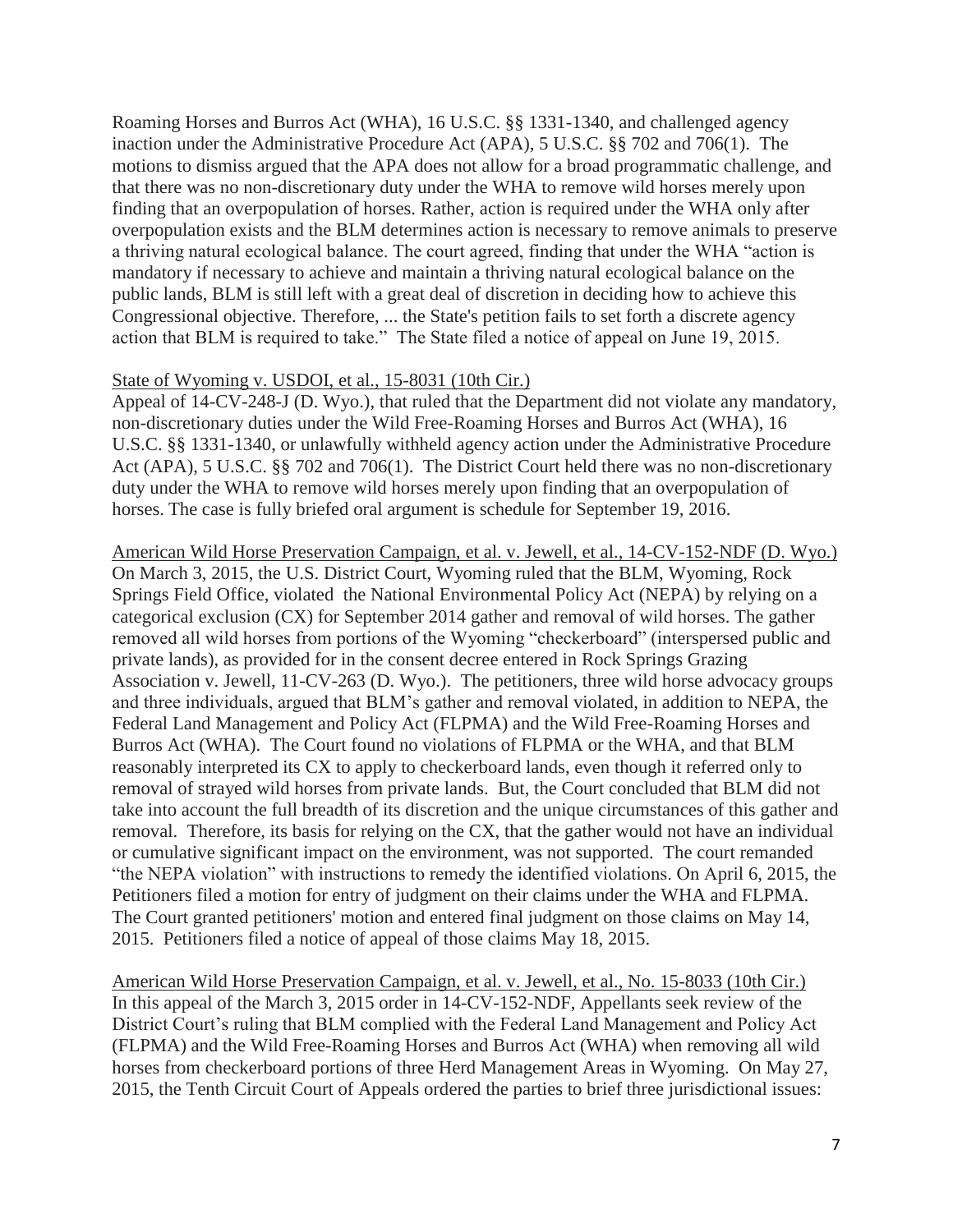1) whether the District Court's March 3, 2014 order was a final decision for purposes of appeal, 2) if not, whether the District Court's May 14, 2015 partial entry of final judgment complied with Federal Rules of Civil Procedure, Rule 54(b), and 3) whether the "administrative remand rule" applies. The case is fully briefed oral argument is schedule for September 19, 2016.

## **Friends of Animals v. BLM, 16-cv-199-NDF (D. Wyo.)**

Synopsis: On July 19, 2016, Friends of Animals filed a complaint in U.S. District Court, Wyoming, challenging the BLM, Lander and Rawlins Field Offices' June 7, 2016 decision to gather wild horses from the Red Desert Herd Management Area Complex, treat mares with fertility control, and remove excess wild horses to achieve appropriate management levels. The petitioners argue that the decision violated the National Environmental Policy Act for 1) inadequately analyzing the effect on the contraceptive (porcine zona pellucida) on herd dynamics or behavior, and 2) failure to prepare a full environmental impact statement.

## **Colorado**

Friends of Animals v. S.M.R. Jewell, et al, Case No. 1:15-cv-01500-CRC, United States District Court for the District of Columbia (filed July 28, 2016). Plaintiffs filed a motion for summary judgement of future gathers within the West Douglas Herd Area. The U.S. filed an answer to the summary judgement on August 17, 2016. The Plaintiff argues that BLM did not fully analyze the cumulative long term effects of helicopter gathers on horses over the long term, that the purpose of the gather was completed with gathering 167 horses from the herd area, and that the decision record does not authorize future gathers from that herd area.

Front Range Equine Rescue v. Bureau of Land Management, and Interior Board of Land Appeals, Case No. 1:16-cv-00969-REB (D. Co.)(filed April 29, 2016).. The U.S. issued a final Decision Record and associated EA on July 28, 2015, to remove all horses from the West Douglas Herd Area. The plaintiff filed a Notice of Appeal to the IBLA on August 28, 2015, followed by a Statement of Reasons for its appeal on September 25, 2015. The U.S. filed a motion to dismiss the plaintiffs appeal for lack of standing on November 25, 2015. The IBLA issued an order granting the Motion to Dismiss on March 31, 2016. Plaintiffs filed this Complaint for Declaratory Relief after the Plaintiff filed a notice of appeal to the IBLA (see IBLA 2015-235) which was dismissed by the Court. Plaintiffs allege that the BLM violated the WFRHBA, NEPA, and would continue to inflict economic harm to the plaintiffs if the decision to zero out the West Douglas Herd Area is carried forward.